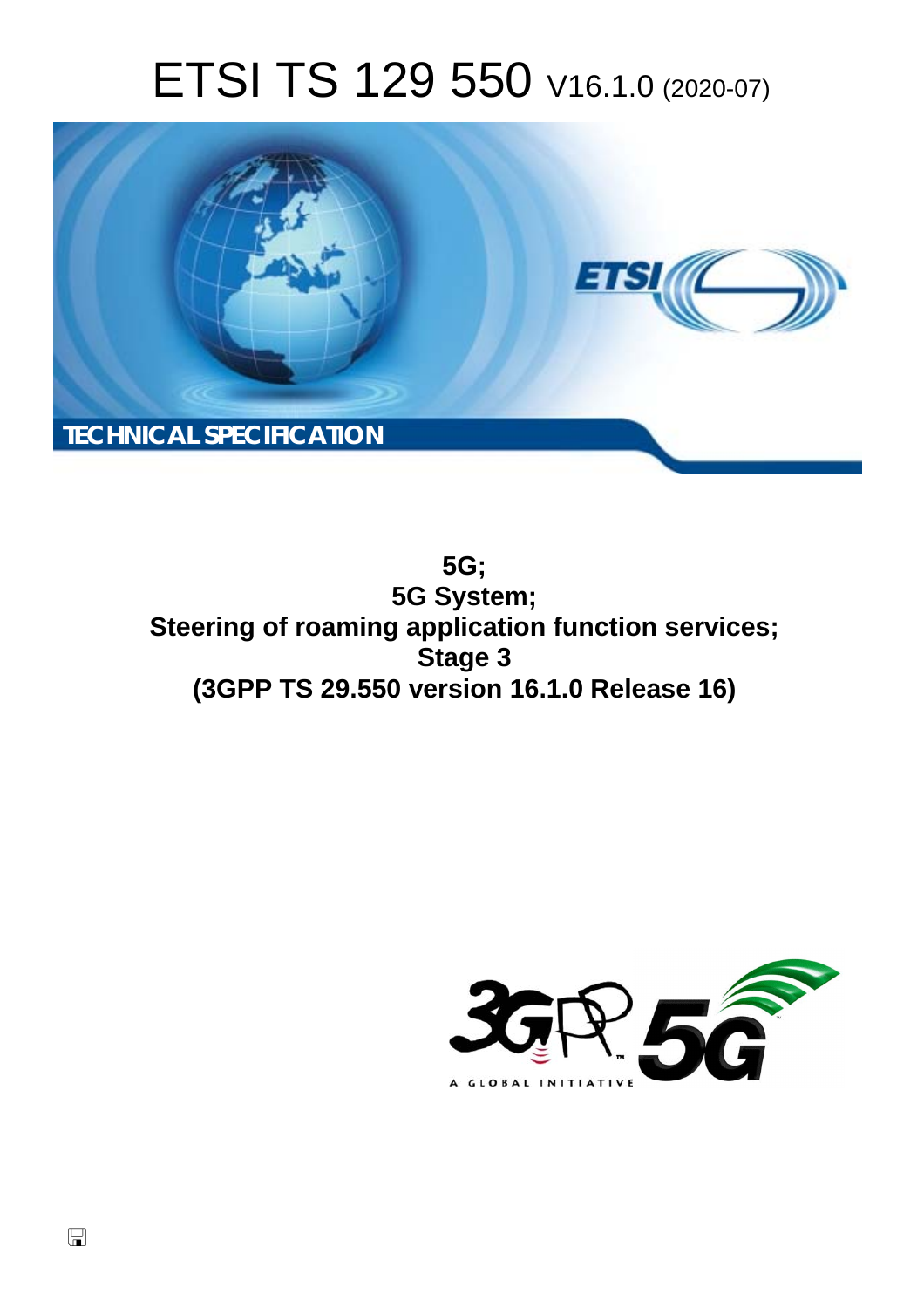Reference DTS/TSGC-0429550vg10

Keywords

 $5G$ 

#### *ETSI*

#### 650 Route des Lucioles F-06921 Sophia Antipolis Cedex - FRANCE

Tel.: +33 4 92 94 42 00 Fax: +33 4 93 65 47 16

Siret N° 348 623 562 00017 - NAF 742 C Association à but non lucratif enregistrée à la Sous-Préfecture de Grasse (06) N° 7803/88

#### *Important notice*

The present document can be downloaded from: <http://www.etsi.org/standards-search>

The present document may be made available in electronic versions and/or in print. The content of any electronic and/or print versions of the present document shall not be modified without the prior written authorization of ETSI. In case of any existing or perceived difference in contents between such versions and/or in print, the prevailing version of an ETSI deliverable is the one made publicly available in PDF format at [www.etsi.org/deliver](http://www.etsi.org/deliver).

Users of the present document should be aware that the document may be subject to revision or change of status. Information on the current status of this and other ETSI documents is available at <https://portal.etsi.org/TB/ETSIDeliverableStatus.aspx>

If you find errors in the present document, please send your comment to one of the following services: <https://portal.etsi.org/People/CommiteeSupportStaff.aspx>

#### *Copyright Notification*

No part may be reproduced or utilized in any form or by any means, electronic or mechanical, including photocopying and microfilm except as authorized by written permission of ETSI. The content of the PDF version shall not be modified without the written authorization of ETSI.

The copyright and the foregoing restriction extend to reproduction in all media.

© ETSI 2020. All rights reserved.

**DECT™**, **PLUGTESTS™**, **UMTS™** and the ETSI logo are trademarks of ETSI registered for the benefit of its Members. **3GPP™** and **LTE™** are trademarks of ETSI registered for the benefit of its Members and of the 3GPP Organizational Partners. **oneM2M™** logo is a trademark of ETSI registered for the benefit of its Members and of the oneM2M Partners.

**GSM®** and the GSM logo are trademarks registered and owned by the GSM Association.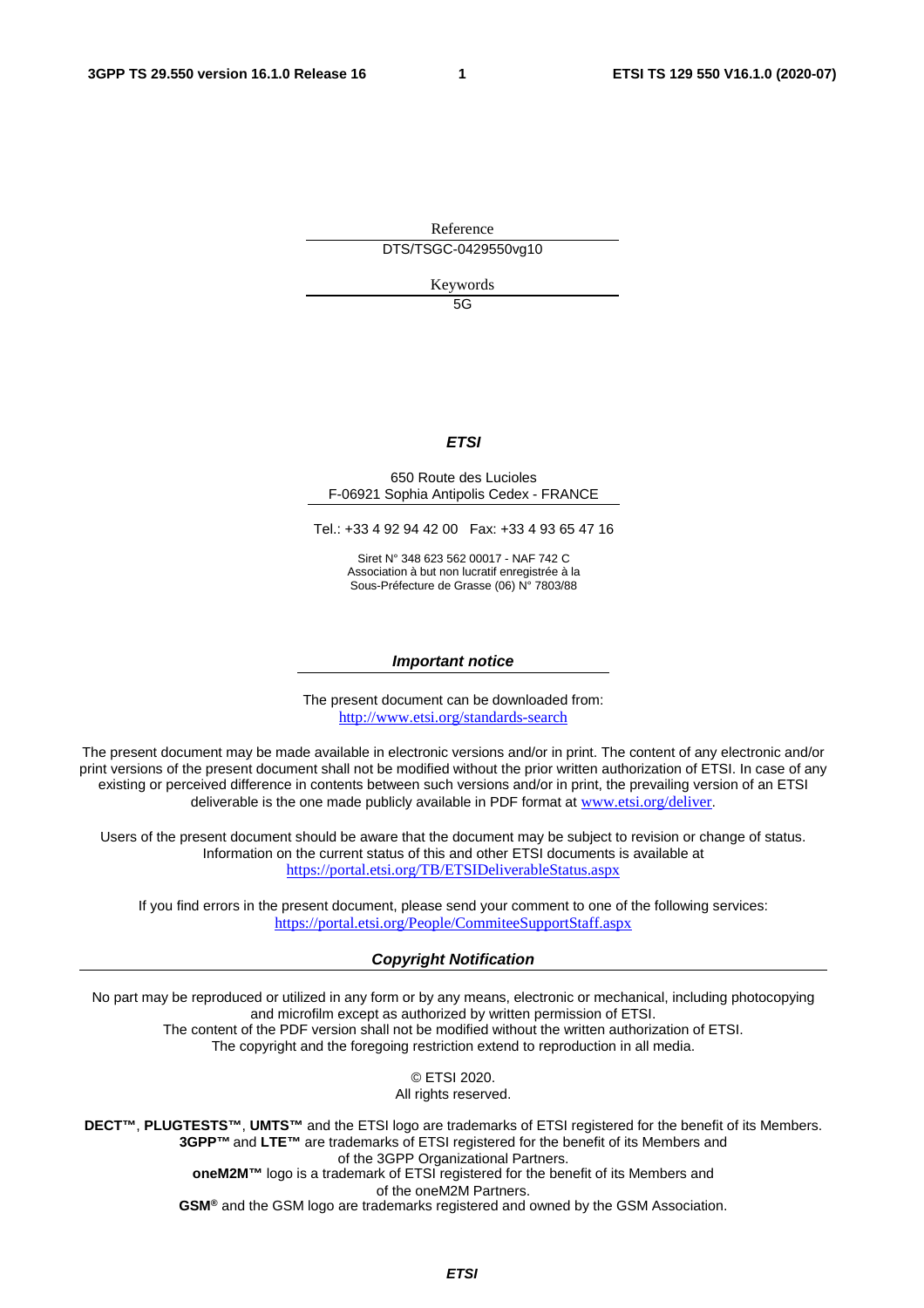### Intellectual Property Rights

#### Essential patents

IPRs essential or potentially essential to normative deliverables may have been declared to ETSI. The information pertaining to these essential IPRs, if any, is publicly available for **ETSI members and non-members**, and can be found in ETSI SR 000 314: *"Intellectual Property Rights (IPRs); Essential, or potentially Essential, IPRs notified to ETSI in respect of ETSI standards"*, which is available from the ETSI Secretariat. Latest updates are available on the ETSI Web server [\(https://ipr.etsi.org/](https://ipr.etsi.org/)).

Pursuant to the ETSI IPR Policy, no investigation, including IPR searches, has been carried out by ETSI. No guarantee can be given as to the existence of other IPRs not referenced in ETSI SR 000 314 (or the updates on the ETSI Web server) which are, or may be, or may become, essential to the present document.

#### **Trademarks**

The present document may include trademarks and/or tradenames which are asserted and/or registered by their owners. ETSI claims no ownership of these except for any which are indicated as being the property of ETSI, and conveys no right to use or reproduce any trademark and/or tradename. Mention of those trademarks in the present document does not constitute an endorsement by ETSI of products, services or organizations associated with those trademarks.

### Legal Notice

This Technical Specification (TS) has been produced by ETSI 3rd Generation Partnership Project (3GPP).

The present document may refer to technical specifications or reports using their 3GPP identities. These shall be interpreted as being references to the corresponding ETSI deliverables.

The cross reference between 3GPP and ETSI identities can be found under<http://webapp.etsi.org/key/queryform.asp>.

### Modal verbs terminology

In the present document "**shall**", "**shall not**", "**should**", "**should not**", "**may**", "**need not**", "**will**", "**will not**", "**can**" and "**cannot**" are to be interpreted as described in clause 3.2 of the [ETSI Drafting Rules](https://portal.etsi.org/Services/editHelp!/Howtostart/ETSIDraftingRules.aspx) (Verbal forms for the expression of provisions).

"**must**" and "**must not**" are **NOT** allowed in ETSI deliverables except when used in direct citation.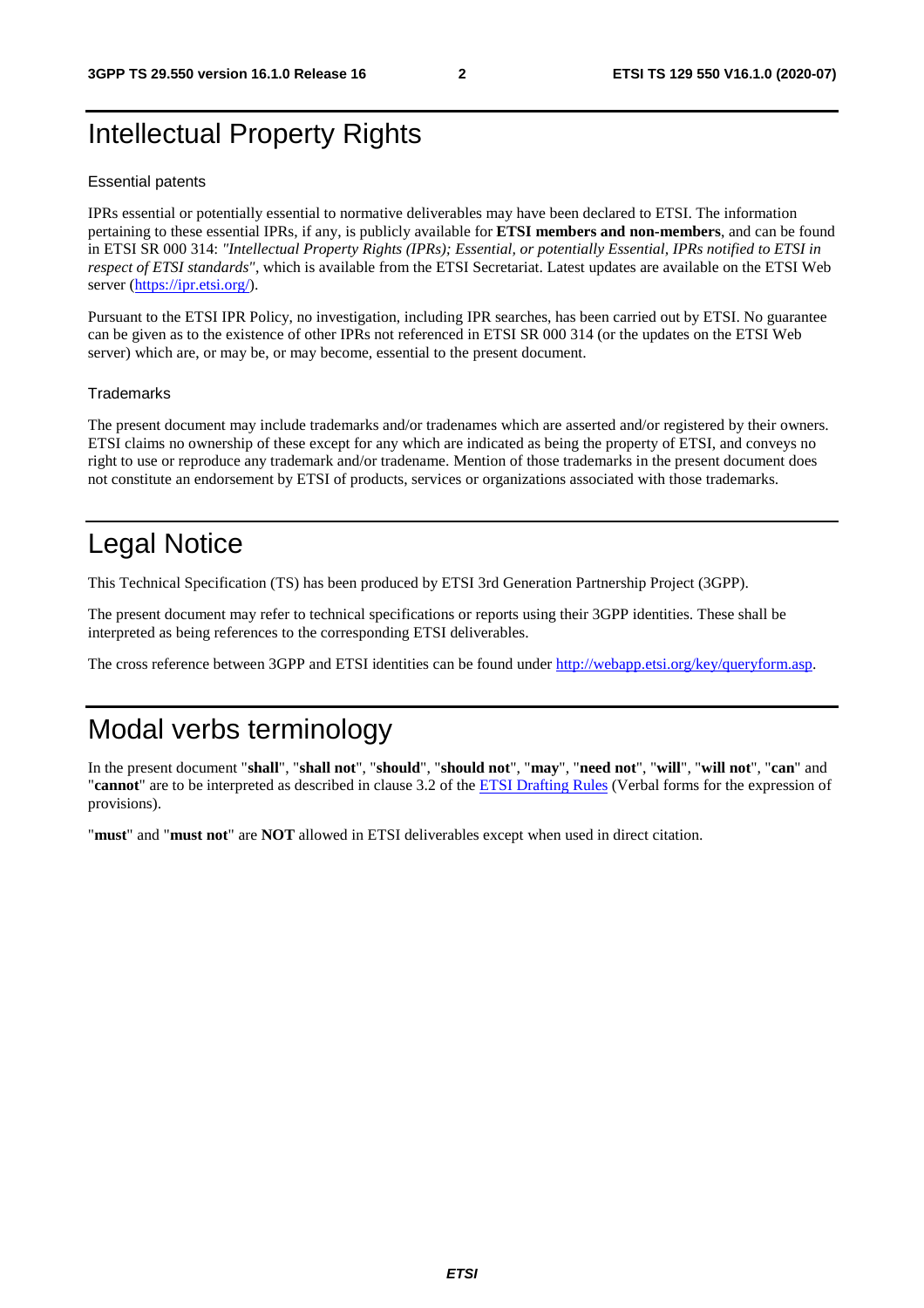$\mathbf{3}$ 

## Contents

| 1                      |  |
|------------------------|--|
| 2                      |  |
| 3                      |  |
| 3.1                    |  |
| 3.2<br>3.3             |  |
|                        |  |
| $\overline{4}$         |  |
| 4.1                    |  |
| 5                      |  |
| 5.1                    |  |
| 5.2                    |  |
| 5.2.1                  |  |
| 5.2.2                  |  |
| 5.2.2.1<br>5.2.2.2     |  |
| 5.2.2.2.1              |  |
| 5.2.2.2.2              |  |
| 5.2.2.3                |  |
| 5.2.2.3.1              |  |
| 5.2.2.3.2              |  |
| 6                      |  |
| 6.1                    |  |
| 6.1.1                  |  |
| 6.1.2                  |  |
| 6.1.2.1                |  |
| 6.1.2.2                |  |
| 6.1.2.2.1              |  |
| 6.1.2.2.2              |  |
| 6.1.2.2.3<br>6.1.2.3   |  |
| 6.1.3                  |  |
| 6.1.3.1                |  |
| 6.1.3.2                |  |
| 6.1.3.2.1              |  |
| 6.1.3.2.2              |  |
| 6.1.3.2.3              |  |
| 6.1.3.2.3.1            |  |
| 6.1.3.3                |  |
| 6.1.3.3.1              |  |
| 6.1.3.3.2<br>6.1.3.3.3 |  |
| 6.1.3.3.3.1            |  |
| 6.1.4                  |  |
| 6.1.5                  |  |
| 6.1.5.1                |  |
| 6.1.6                  |  |
| 6.1.6.1                |  |
| 6.1.6.2                |  |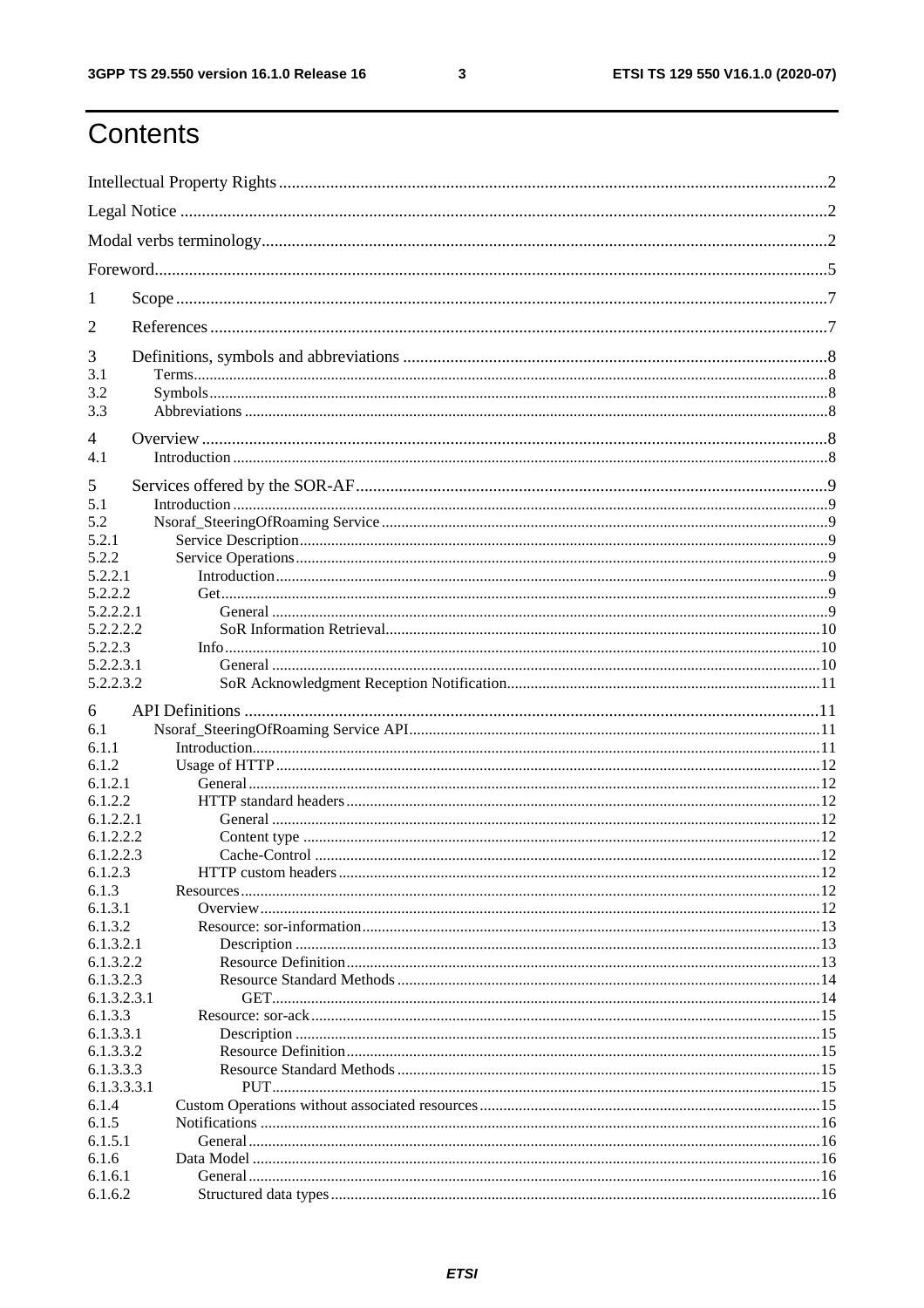$\overline{\mathbf{4}}$ 

| 6.1.6.2.1 |                               |  |
|-----------|-------------------------------|--|
| 6.1.6.2.2 |                               |  |
| 6.1.6.2.3 |                               |  |
| 6.1.6.3   |                               |  |
| 6.1.6.3.1 |                               |  |
| 6.1.6.3.2 |                               |  |
| 6.1.6.3.3 |                               |  |
| 6.1.7     |                               |  |
| 6.1.7.1   |                               |  |
| 6.1.7.2   |                               |  |
| 6.1.7.3   |                               |  |
| 6.1.8     |                               |  |
| 6.1.9     |                               |  |
|           |                               |  |
| A.1       |                               |  |
| A.2       |                               |  |
|           | <b>Annex B</b> (informative): |  |
|           |                               |  |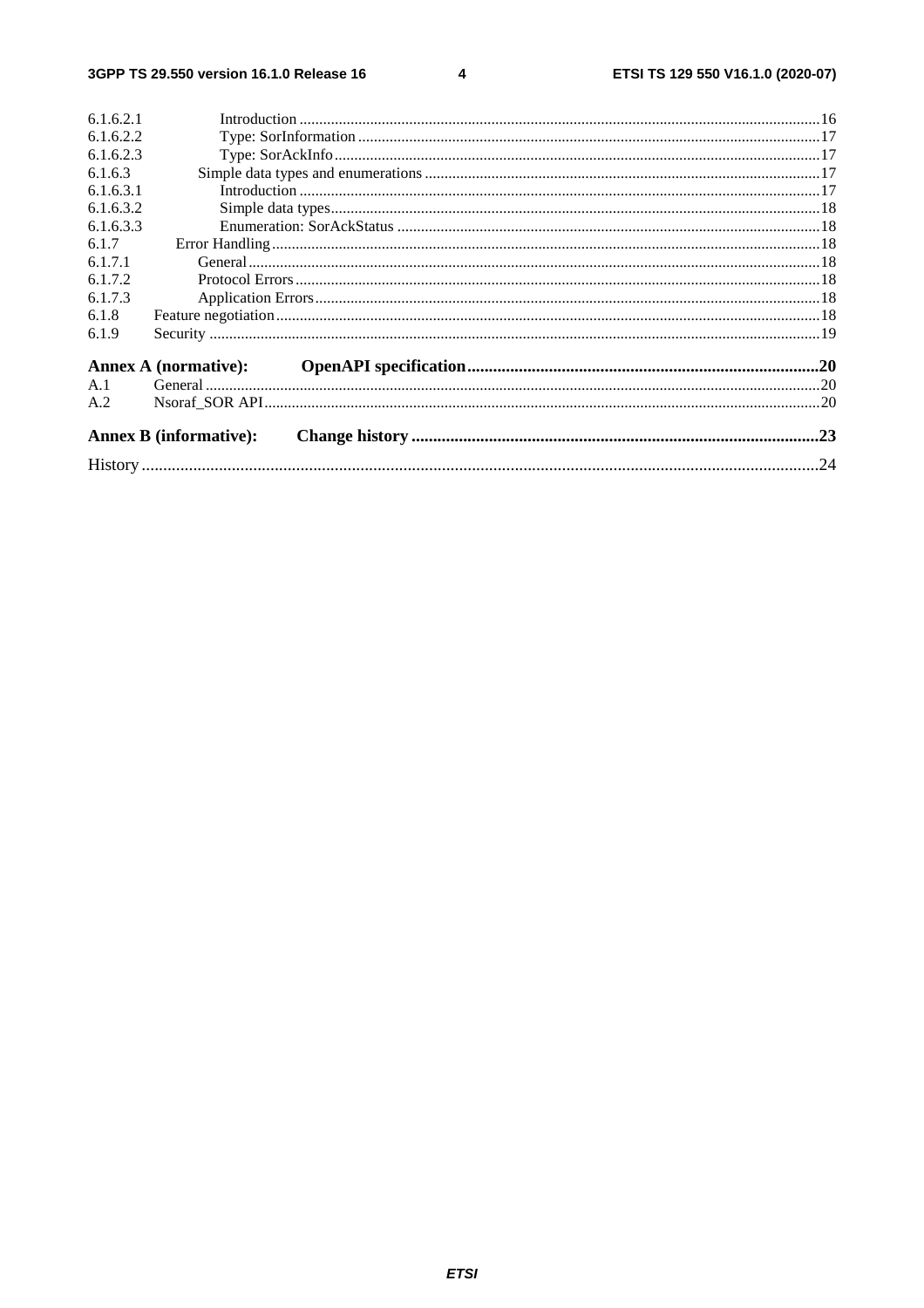### Foreword

This Technical Specification has been produced by the 3rd Generation Partnership Project (3GPP).

The contents of the present document are subject to continuing work within the TSG and may change following formal TSG approval. Should the TSG modify the contents of the present document, it will be re-released by the TSG with an identifying change of release date and an increase in version number as follows:

Version x.y.z

where:

- x the first digit:
	- 1 presented to TSG for information;
	- 2 presented to TSG for approval;
	- 3 or greater indicates TSG approved document under change control.
- y the second digit is incremented for all changes of substance, i.e. technical enhancements, corrections, updates, etc.
- z the third digit is incremented when editorial only changes have been incorporated in the document.

In the present document, modal verbs have the following meanings:

**shall** indicates a mandatory requirement to do something

**shall not** indicates an interdiction (prohibition) to do something

The constructions "shall" and "shall not" are confined to the context of normative provisions, and do not appear in Technical Reports.

The constructions "must" and "must not" are not used as substitutes for "shall" and "shall not". Their use is avoided insofar as possible, and they are not used in a normative context except in a direct citation from an external, referenced, non-3GPP document, or so as to maintain continuity of style when extending or modifying the provisions of such a referenced document.

| should     | indicates a recommendation to do something     |
|------------|------------------------------------------------|
| should not | indicates a recommendation not to do something |
| may        | indicates permission to do something           |
| need not   | indicates permission not to do something       |

The construction "may not" is ambiguous and is not used in normative elements. The unambiguous constructions "might not" or "shall not" are used instead, depending upon the meaning intended.

| can    | indicates that something is possible   |
|--------|----------------------------------------|
| cannot | indicates that something is impossible |

The constructions "can" and "cannot" are not substitutes for "may" and "need not".

| will     | indicates that something is certain or expected to happen as a result of action taken by an agency<br>the behaviour of which is outside the scope of the present document     |
|----------|-------------------------------------------------------------------------------------------------------------------------------------------------------------------------------|
| will not | indicates that something is certain or expected not to happen as a result of action taken by an<br>agency the behaviour of which is outside the scope of the present document |
| might    | indicates a likelihood that something will happen as a result of action taken by some agency the<br>behaviour of which is outside the scope of the present document           |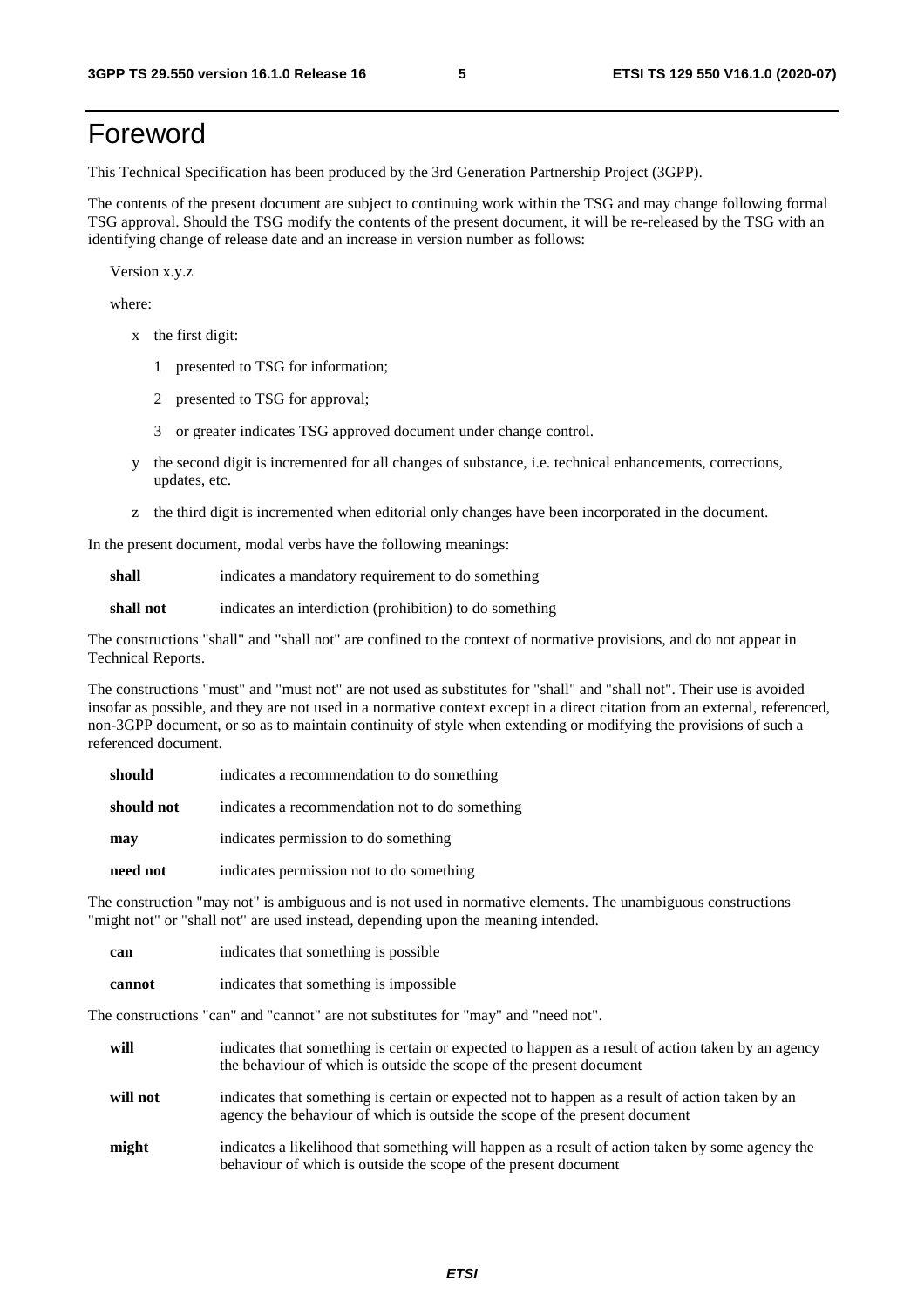| 3GPP TS 29.550 version 16.1.0 Release 16 |  |
|------------------------------------------|--|
|------------------------------------------|--|

**might not** indicates a likelihood that something will not happen as a result of action taken by some agency the behaviour of which is outside the scope of the present document

In addition:

- is (or any other verb in the indicative mood) indicates a statement of fact
- **is not** (or any other negative verb in the indicative mood) indicates a statement of fact

The constructions "is" and "is not" do not indicate requirements.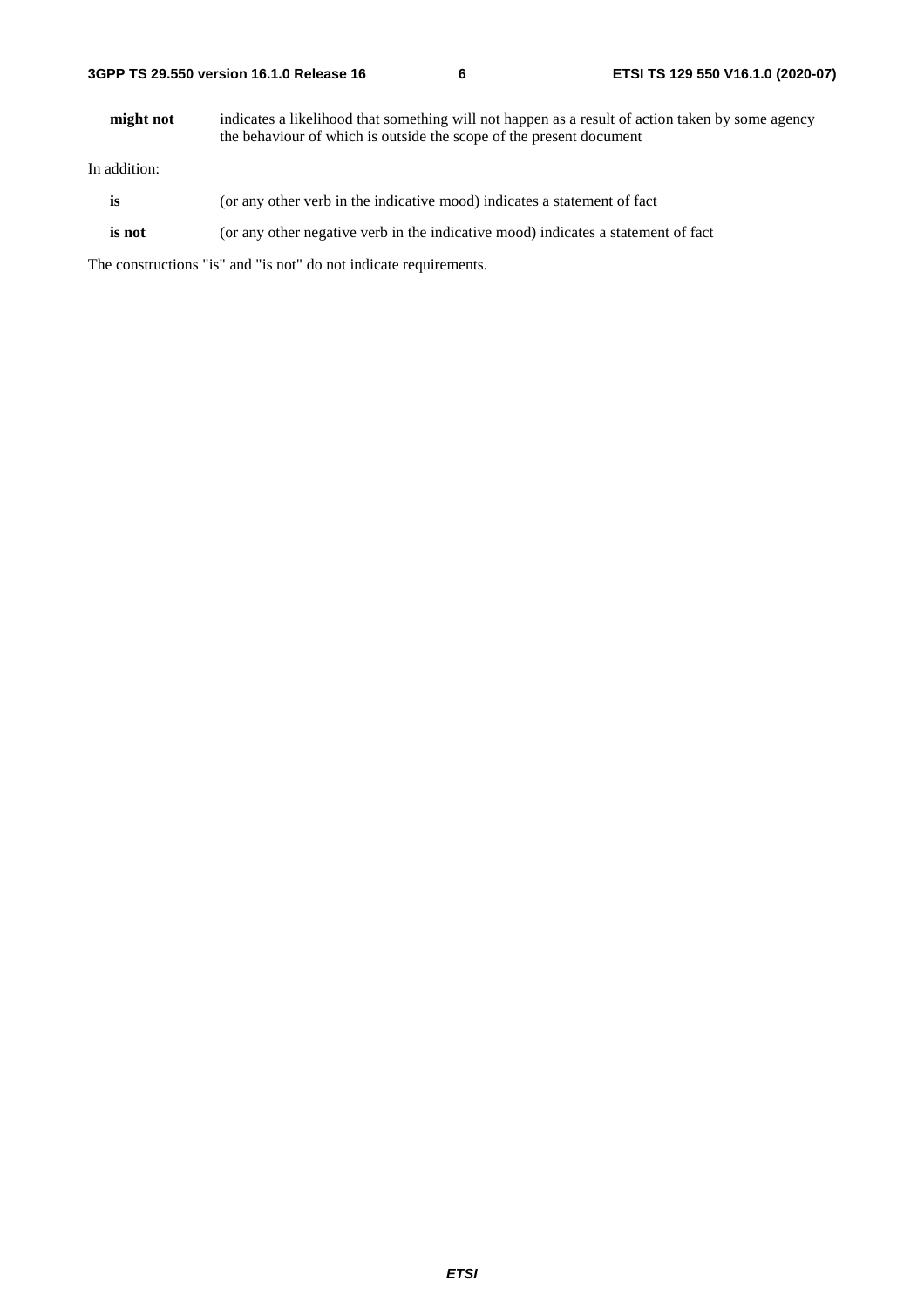### 1 Scope

The present document specifies the stage 3 protocol and data model for the Nsoraf Service Based Interface. It provides stage 3 protocol definitions and message flows, and specifies the API for each service offered by the SOR-AF.

The 5G System stage 2 architecture and procedures are specified in 3GPP TS 23.501 [2] and 3GPP TS 23.502 [3]. The stage 2 architecture and procedures for 5G Steering of Roaming are specified in 3GPP TS 23.122 [14].

The Technical Realization of the Service Based Architecture and the Principles and Guidelines for Services Definition are specified in 3GPP TS 29.500 [4] and 3GPP TS 29.501 [5].

### 2 References

The following documents contain provisions which, through reference in this text, constitute provisions of the present document.

- References are either specific (identified by date of publication, edition number, version number, etc.) or non-specific.
- For a specific reference, subsequent revisions do not apply.
- For a non-specific reference, the latest version applies. In the case of a reference to a 3GPP document (including a GSM document), a non-specific reference implicitly refers to the latest version of that document *in the same Release as the present document*.
- [1] 3GPP TR 21.905: "Vocabulary for 3GPP Specifications".
- [2] 3GPP TS 23.501: "System Architecture for the 5G System; Stage 2".
- [3] 3GPP TS 23.502: "Procedures for the 5G System; Stage 2".
- [4] 3GPP TS 29.500: "5G System; Technical Realization of Service Based Architecture; Stage 3".
- [5] 3GPP TS 29.501: "5G System; Principles and Guidelines for Services Definition; Stage 3".
- [6] OpenAPI: "OpenAPI 3.0.0 Specification", [https://github.com/OAI/OpenAPI](https://github.com/OAI/OpenAPI-Specification/blob/master/versions/3.0.0.md)-[Specification/blob/master/versions/3.0.0.md](https://github.com/OAI/OpenAPI-Specification/blob/master/versions/3.0.0.md).
- [7] 3GPP TR 21.900: "Technical Specification Group working methods".
- [8] 3GPP TS 33.501: "Security architecture and procedures for 5G system".
- [9] IETF RFC 6749: "The OAuth 2.0 Authorization Framework".
- [10] 3GPP TS 29.510: "5G System; Network Function Repository Services; Stage 3".
- [11] IETF RFC 7540: "Hypertext Transfer Protocol Version 2 (HTTP/2)".
- [12] IETF RFC 8259: "The JavaScript Object Notation (JSON) Data Interchange Format".
- [13] IETF RFC 7807: "Problem Details for HTTP APIs".
- [14] 3GPP TS 23.122: "Non-Access-Stratum (NAS) functions related to Mobile Station (MS) in idle mode".
- [15] 3GPP TS 29.503: "5G System; Unified Data Management Services; Stage 3".
- [16] 3GPP TS 29.571: "5G System; Common Data Types for Service Based Interfaces Stage 3".
- [17] 3GPP TS 31.115: "Secured packet structure for (Universal) Subscriber Identity Module (U)SIM Toolkit applications".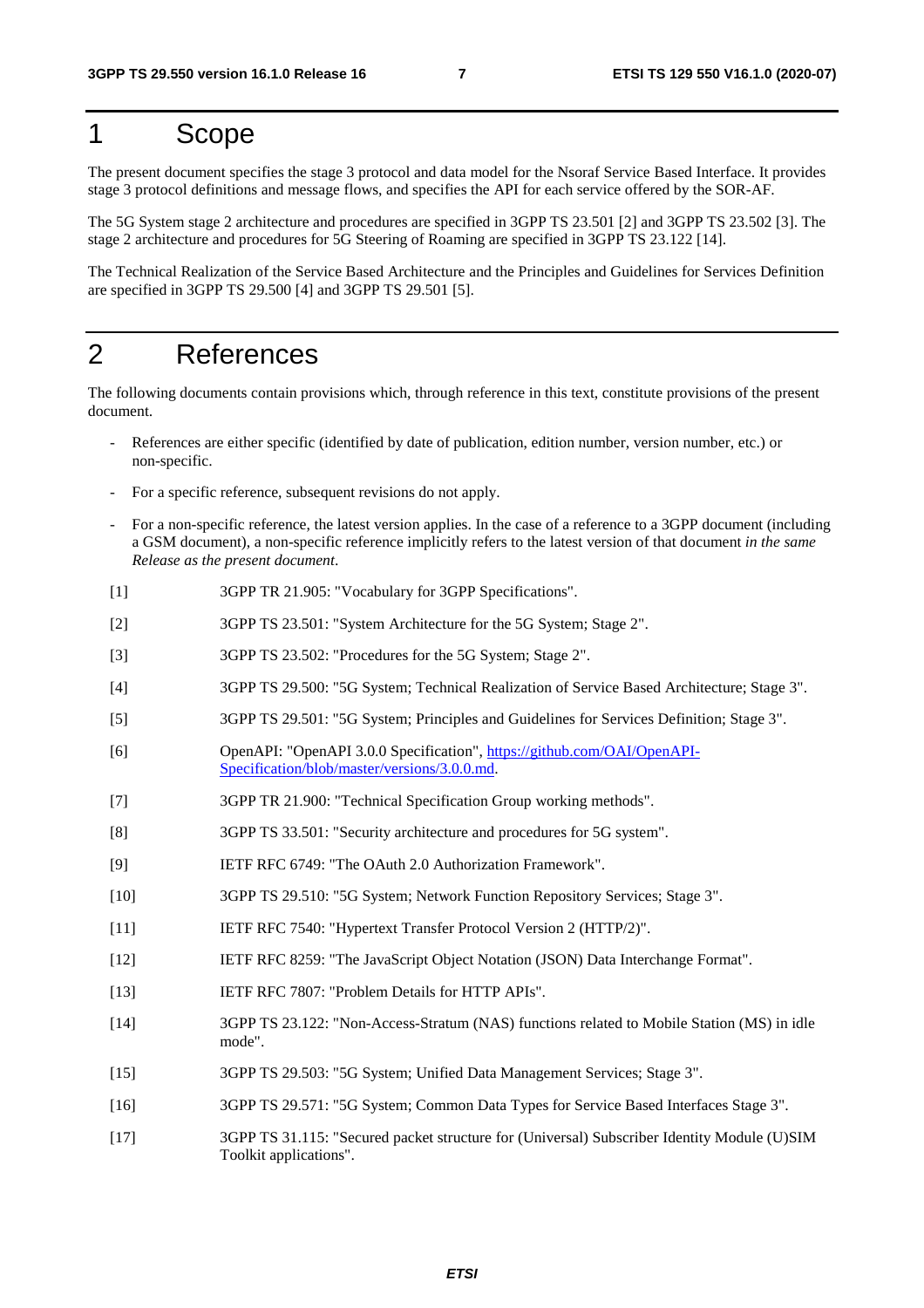### 3 Definitions, symbols and abbreviations

### 3.1 Terms

**SoR Information:** In this specification, this refers to the following HPLMN information:

- a) an indication of whether the SOR-AF requires the UDM to request an acknowledgement from the UE for successful reception of the Steering of Roaming information; and
- b) one of the following:
	- a list of preferred PLMN/access technology combinations with an indication that it is included;
	- a secured packet with an indication that it is included; or
	- the HPLMN indication that 'no change of the "Operator Controlled PLMN Selector with Access Technology" list stored in the UE is needed and thus no list of preferred PLMN/access technology combinations is provided'.
- NOTE: The secured packet contains the list of preferred PLMN/access technology combinations encapsulated with a security mechanism as described in 3GPP TS 31.115 [17].

### 3.2 Symbols

Void.

### 3.3 Abbreviations

For the purposes of the present document, the abbreviations given in 3GPP TR 21.905 [1] and the following apply. An abbreviation defined in the present document takes precedence over the definition of the same abbreviation, if any, in 3GPP TR 21.905 [1].

| <b>JSON</b><br>Javascript Object Notation<br>SOR-AF<br><b>Steering of Roaming</b><br><b>SoR</b> | NF          | <b>Network Function</b>                         |
|-------------------------------------------------------------------------------------------------|-------------|-------------------------------------------------|
|                                                                                                 |             |                                                 |
|                                                                                                 |             | <b>Steering Of Roaming Application Function</b> |
|                                                                                                 |             |                                                 |
|                                                                                                 | <b>SUPI</b> | Subscription Permanent Identifier               |
| User Equipment<br>UE                                                                            |             |                                                 |
| <b>UDM</b><br>Unified Data Management                                                           |             |                                                 |

### 4 Overview

### 4.1 Introduction

Within the 5GC, the Steering Of Roaming Application Function (SOR-AF) provides services (see 3GPP TS 23.122 [14]) to NF service consumers (e.g. UDM) via the Nsoraf service based interface.

NOTE: The generation and calculation of the SoR information and associated roaming business logic are out of scope of this document.

Figure°4.1-1 depicts the reference architecture of the SOR-AF.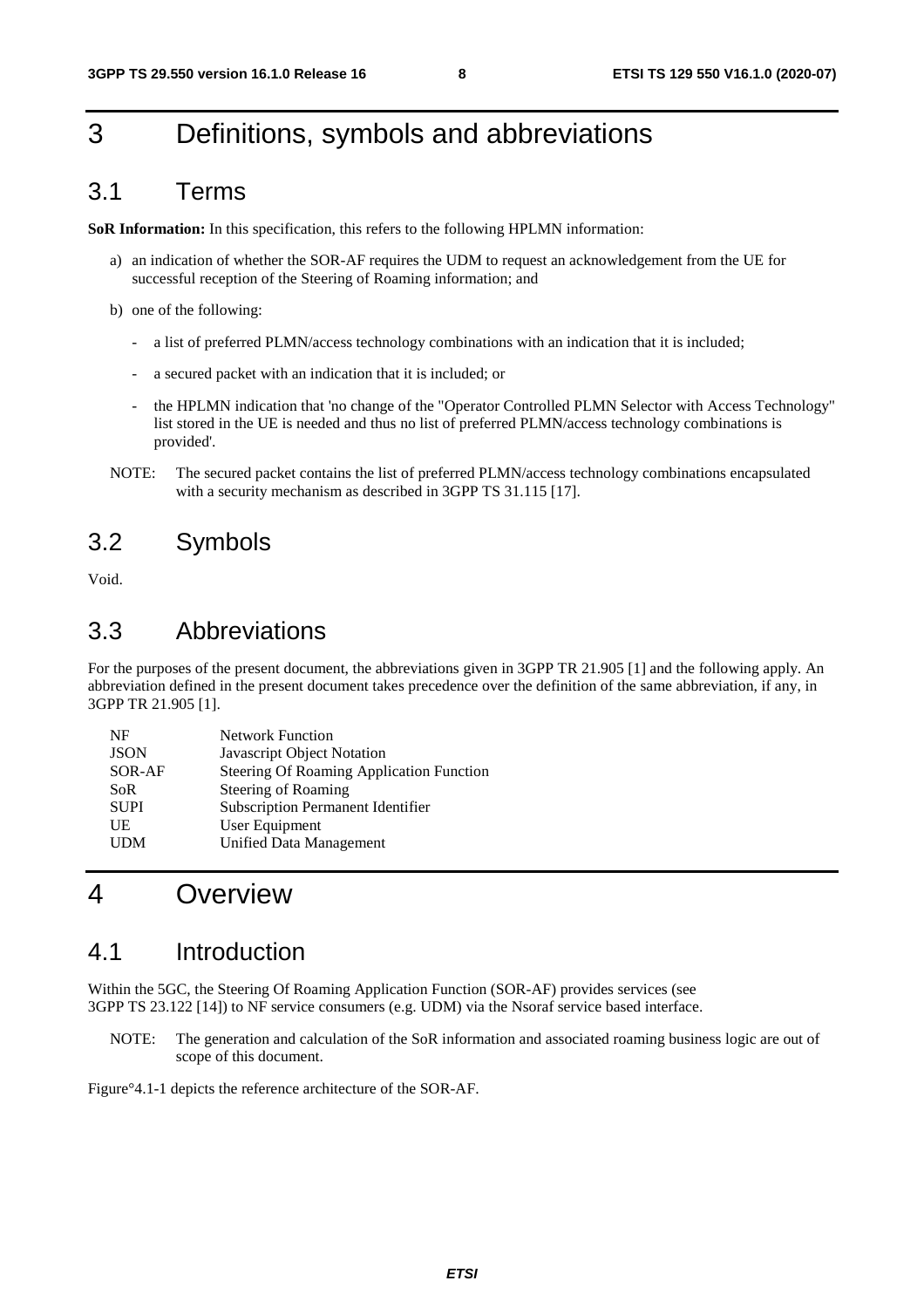

**Figure 4.1-1: Reference model – SOR-AF** 

### 5 Services offered by the SOR-AF

### 5.1 Introduction

The SOR-AF offers the following services to NF consumers (e.g. UDM) via the Nsoraf service based interface:

Nsoraf SteeringOfRoaming

Table 5.1-1 summarizes the corresponding APIs defined for this specification.

#### **Table 5.1-1: APIs Description**

| <b>Service Name</b>          | <b>Clause</b> | <b>Description</b>                           | <b>OpenAPI Specification File</b> | apiName    | Annex |
|------------------------------|---------------|----------------------------------------------|-----------------------------------|------------|-------|
| Nsoraf_SteeringOfRoa<br>ming | 6.1           | Nsoraf Steering Of<br><b>Roaming Service</b> | TS29550 Nsoraf SOR.yaml           | nsoraf-sor | A.2   |

### 5.2 Nsoraf\_SteeringOfRoaming Service

#### 5.2.1 Service Description

The Nsoraf SteeringOfRoaming (Nsoraf SOR) service provides Steering of Roaming services to NF consumers (e.g. UDM) to enable the retrieval of SoR information (i.e. the list of preferred PLMN/access technology combinations or an indication that no update to the list of preferred PLMN/access technology combinations is needed) to be conveyed to the UE, as specified in Annex C of 3GPP°TS°23.122 [14]. The latter specifies the 5GS control plane mechanism for Steering of Roaming that aims at allowing the HPLMN to update the "Operator Controlled PLMN Selector with Access Technology" list in the UE by providing and updating this list of preferred PLMN/access technology combinations.

#### 5.2.2 Service Operations

#### 5.2.2.1 Introduction

For the Nsoraf SteeringOfRoaming service, the following service operations are defined:

- Get
- Info
- 5.2.2.2 Get

#### 5.2.2.2.1 General

This service operation is used by a NF consumer (e.g. UDM) to retrieve SoR information.

The returned information can consist of either:

a list of preferred PLMN/access technology combinations;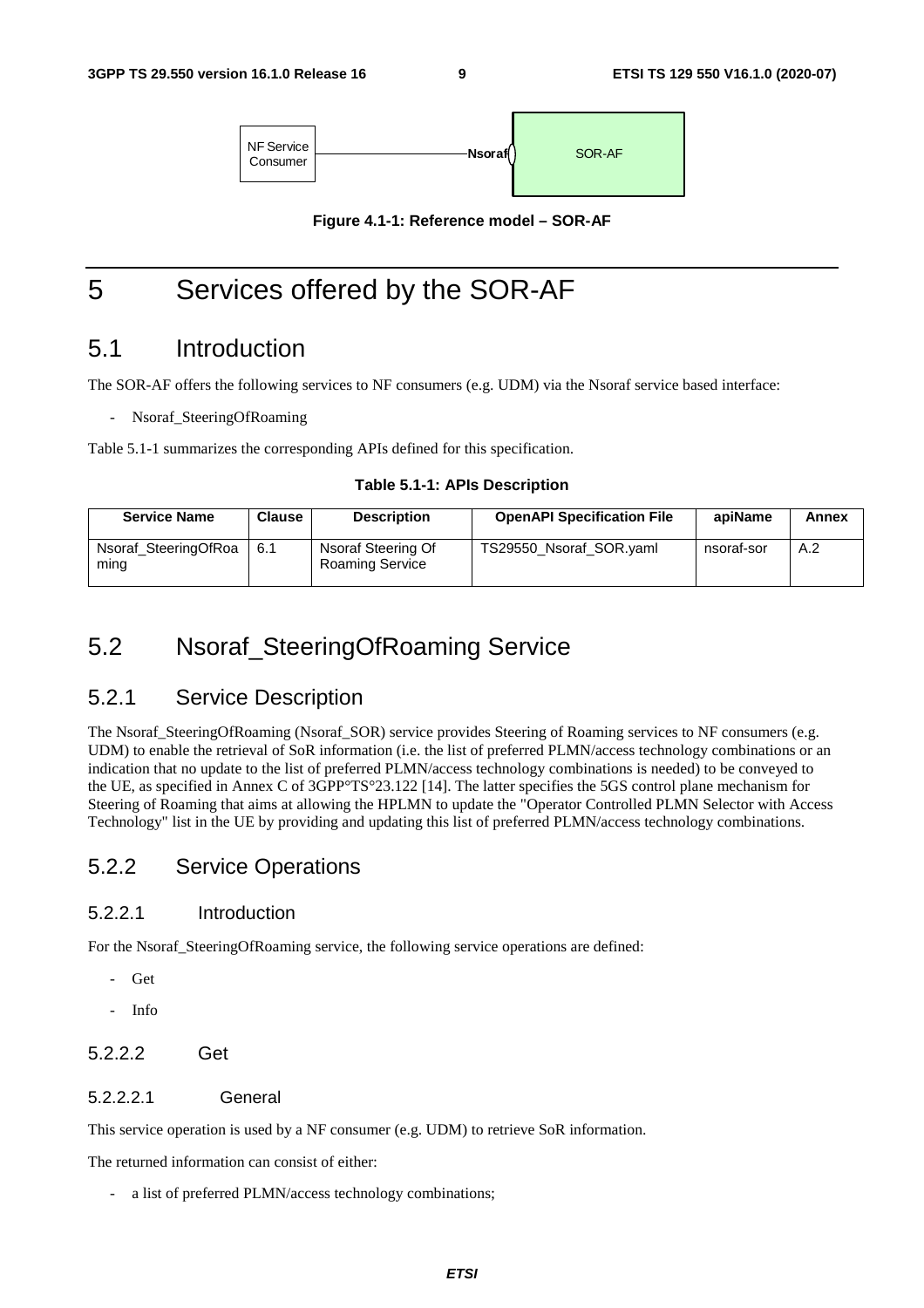- a secured packet;
- neither of them.
- NOTE: The secured packet contains the list of preferred PLMN/access technology combinations encapsulated with a security mechanism as described in 3GPP TS 31.115 [17].

The following procedures are supported using the "Get" service operation:

- SoR Information Retrieval

#### 5.2.2.2.2 SoR Information Retrieval

Figure 5.2.2.2.2-1 depicts a scenario where a NF consumer (e.g. UDM) sends a request to the SOR-AF to retrieve the SoR information for a UE (see also clause C.2 in Annex C of 3GPP°TS°23.122°[14]).

The request contains the UE's identity (/{supi}) and a set of query parameters (e.g. PLMN ID of the visited PLMN the UE is roaming in).



**Figure 5.2.2.2.2-1: SoR Information Retrieval Procedure** 

- 1. The NF service consumer (e.g. UDM) sends a GET request to the resource representing the SoR information (sor-information), with query parameters indicating the PLMN ID and other relevant information (e.g. Access type).
- 2a. On success, the SOR-AF responds with the HTTP status code "200 OK" with the message body containing the SoR information for the concerned UE. The response also contains a Cache-Control HTTP header set to the value "no-cache" instructing the NF consumer (e.g. UDM) to not cache the received SoR information.
- 2b. If there is no valid SoR information for the UE (e.g. the resource does not exist, the SUPI is unknown to the SOR-AF), the SOR-AF responds with the HTTP status code "404 Not Found" including additional error information in the response body (within the "ProblemDetails" IE).
- NOTE: An operator configurable timer shall be used by the NF Service Consumer (e.g. UDM) to control the acceptable time during which it shall wait for the GET response from the SOR-AF, as specified in clause C.2 of 3GPP°TS°23.122°[14] (step 3d of the procedure description). The default value and range of this timer is operator specific and shall take into account the importance of the related procedure (e.g. registration procedure).

On failure, the appropriate HTTP status code indicating the error shall be returned and appropriate additional error information should be returned in the GET response body.

5.2.2.3 Info

#### 5.2.2.3.1 General

This service operation is used by a NF consumer (e.g. UDM) to provide the SOR-AF with the reception status of the acknowledgment on successful reception of SoR information by the UE, in case an acknowledgment was requested to the UE.

The following procedures are supported using the "Info" service operation: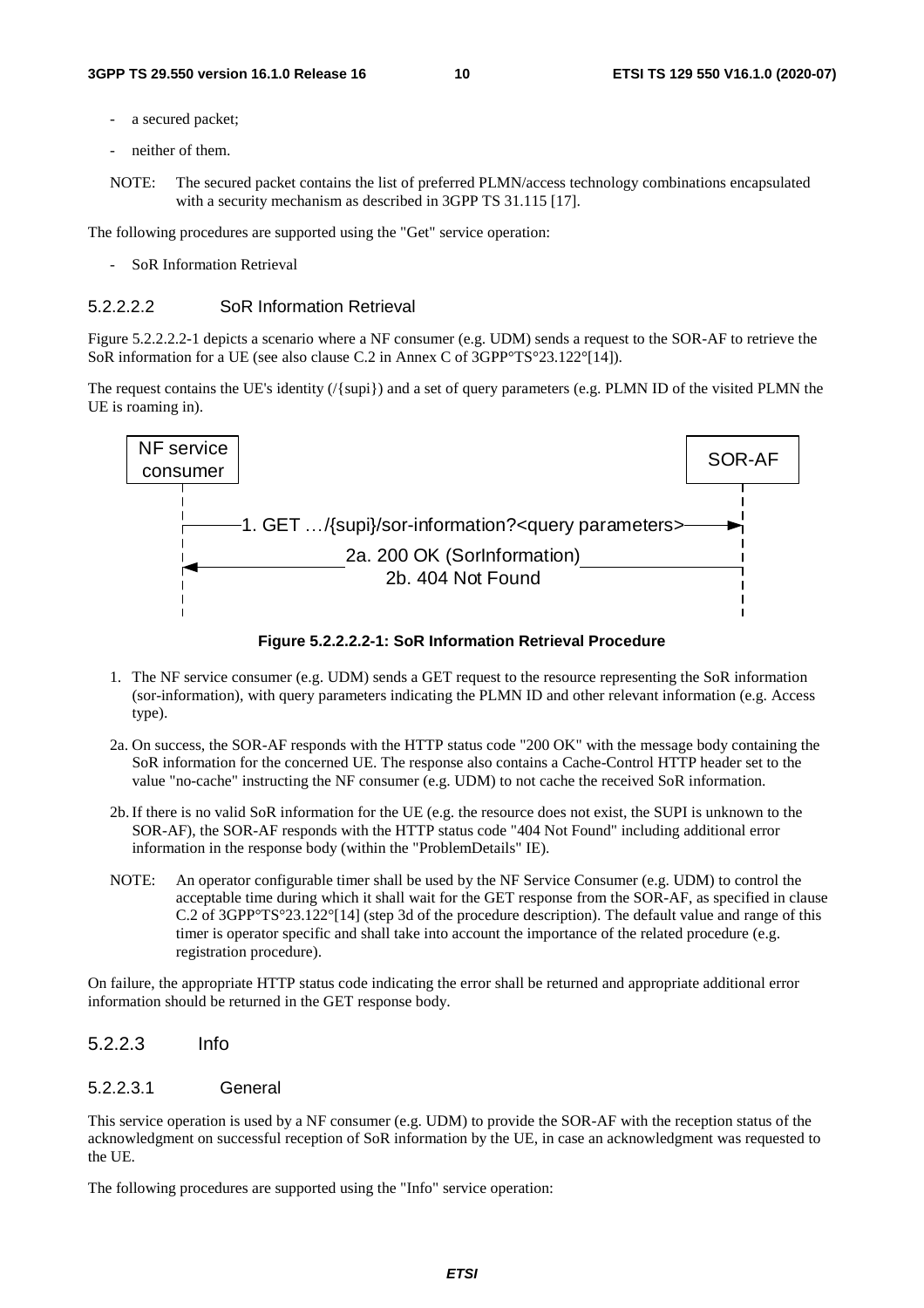SoR Acknowledgment Reception Notification

#### 5.2.2.3.2 SoR Acknowledgment Reception Notification

Figure 5.2.2.3.2-1 depicts a scenario where a NF consumer (e.g. UDM) sends an indication to the SOR-AF on the reception status of SoR information by the UE (see also clauses C.2 and C.3 in Annex C of 3GPP°TS°23.122°[14]).

The request contains the UE's identity (/{supi}), the type of acknowledgment (/sor-information/sor-ack) and the indication (SorAckInfo).



**Figure 5.2.2.3.2-1: SoR Acknowledgment Reception Notification procedure** 

- 1. The NF service consumer (e.g. UDM) sends a PUT request to the resource representing the SoR information acknowledgment (/{supi}/sor-information/sor-ack) with the SorAckInfo containing an indication on the reception status of SoR information by the UE.
- 2a. The SOR-AF responds with the HTTP status code "204 No Content".
- 2b. If there is an error (e.g. the SUPI is unknown to the SOR-AF), the SOR-AF shall respond with the HTTP status code "404 Not Found" including additional error information in the response body (within the "ProblemDetails" IE).

On failure, the appropriate HTTP status code indicating the error shall be returned and appropriate additional error information should be returned in the PUT response body.

### 6 API Definitions

### 6.1 Nsoraf\_SteeringOfRoaming Service API

#### 6.1.1 Introduction

The Nsoraf\_SOR service shall use the Nsoraf\_SOR service API.

The request URI used in HTTP request from the NF service consumer towards the NF service producer shall have the structure defined in clause 4.4.1 of 3GPP TS 29.501 [5], i.e.:

#### **{apiRoot}/<apiName>/{apiVersion}/<apiSpecificResourceUriPart>**

with the following components:

- The {apiRoot} shall be set as described in 3GPP TS 29.501 [5].
- The <apiName> shall be "nsoraf-sor".
- The {apiVersion} shall be "v1".
- The  $\langle$ apiSpecificResourceUriPart $>$ shall be set as described in clause 6.1.3.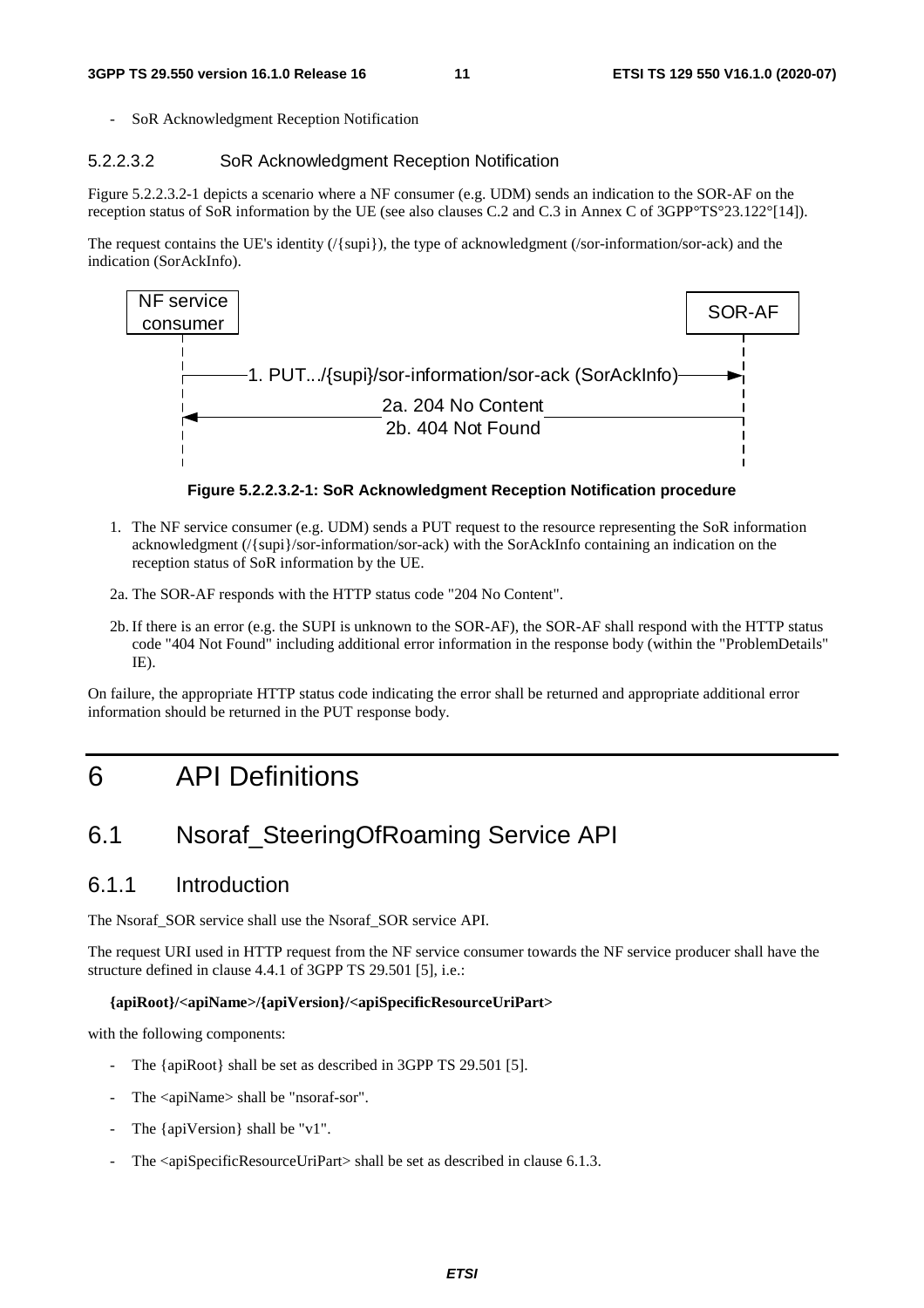### 6.1.2 Usage of HTTP

#### 6.1.2.1 General

HTTP/2, IETF RFC 7540 [11], shall be used as specified in clause 5 of 3GPP TS 29.500 [4].

HTTP/2 shall be transported as specified in clause 5.3 of 3GPP TS 29.500 [4].

The OpenAPI [6] specification of HTTP messages and content bodies for the Nsoraf\_SOR API is contained in Annex A.

#### 6.1.2.2 HTTP standard headers

#### 6.1.2.2.1 General

See clause 5.2.2 of 3GPP TS 29.500 [4] for the usage of HTTP standard headers.

#### 6.1.2.2.2 Content type

JSON, IETF RFC 8259 [12], shall be used as content type of the HTTP bodies specified in the present specification as specified in clause 5.4 of 3GPP TS 29.500 [4]. The use of the JSON format shall be signalled by the content type "application/json".

"Problem Details" JSON object shall be used to indicate additional details of the error in a HTTP response body and shall be signalled by the content type "application/problem+json", as defined in IETF RFC 7807 [13].

#### 6.1.2.2.3 Cache-Control

The "Cache-Control" header set to the value "no-cache" shall be included in HTTP responses for resources that shall not be cached (e.g. SorInformation).

#### 6.1.2.3 HTTP custom headers

The mandatory HTTP custom header fields specified in clause 5.2.3.2 of 3GPP TS 29.500 [4] shall be applicable.

#### 6.1.3 Resources

#### 6.1.3.1 Overview

The structure of the Resource URIs of the "Nsoraf\_SOR" service is depicted in Figure 6.1.3.1-1.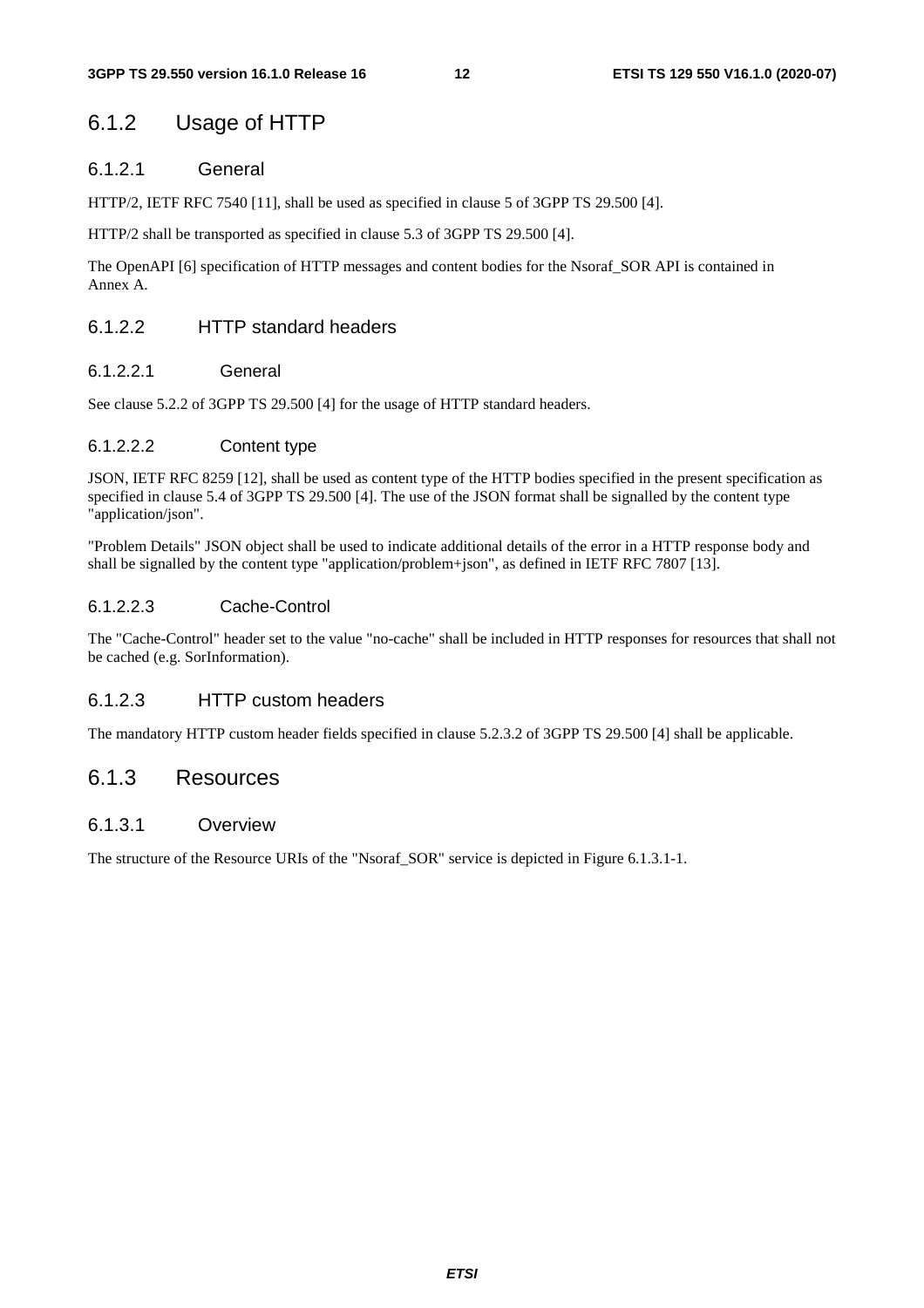

#### **Figure 6.1.3.1-1: Resource URI structure of the Nsoraf\_SOR API**

Table 6.1.3.1-1 provides an overview of the resources and applicable HTTP methods.

#### **Table 6.1.3.1-1: Resources and methods overview**

| Resource name                  | <b>Resource URI</b>                                                      | <b>HTTP</b><br>method<br>or<br>custom<br>operation | <b>Description</b>                                                                                                              |
|--------------------------------|--------------------------------------------------------------------------|----------------------------------------------------|---------------------------------------------------------------------------------------------------------------------------------|
| Isor-information<br>(Document) | {apiRoot}/nsoraf-<br>sor/{apiVersion}/{supi}/sor-<br>information         | <b>GET</b>                                         | Retrieve the SoR information.                                                                                                   |
| sor-ack<br>(Document)          | {apiRoot}/nsoraf-<br>sor/{apiVersion}/{supi}/sor-<br>information/sor-ack | <b>PUT</b>                                         | Inform the SOR-AF of the reception<br>status of the Acknowledgment of<br>successful reception of SoR<br>linformation by the UE. |

#### 6.1.3.2 Resource: sor-information

#### 6.1.3.2.1 Description

This resource represents the SoR information for a SUPI. It is used by NF consumers (e.g. UDM) to:

- request the retrieval of the SoR information during registration in a VPLMN as specified in clause C.2 in Annex C of 3GPP°TS°23.122°[14].

#### 6.1.3.2.2 Resource Definition

#### Resource URI: **{apiRoot}/nsoraf-sor/{apiVersion}/{supi}/sor-information**

This resource shall support the resource URI variables defined in table 6.1.3.2.2-1.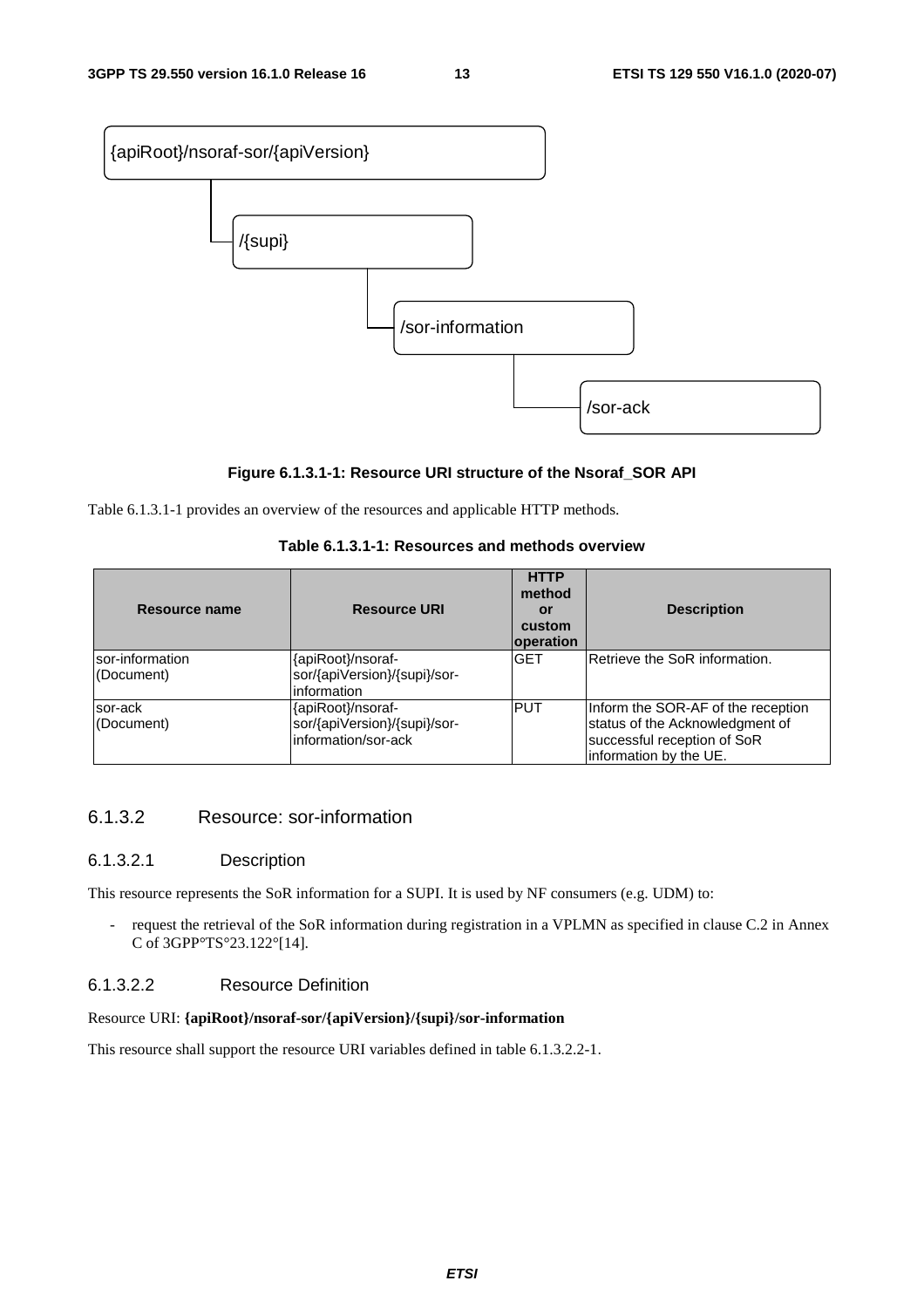| <b>Name</b> | Data type      | <b>Definition</b>                                                                        |
|-------------|----------------|------------------------------------------------------------------------------------------|
| apiRoot     | string         | ISee clause 6.1.1                                                                        |
| apiVersion  | <b>Istring</b> | See clause 6.1.1                                                                         |
| supi        | Supi           | Represents the Subscription Permanent Identifier (see 3GPP TS 23.501 [2] clause<br>5.9.2 |
|             |                | pattern: "^(imsi-[0-9]{5,15} nai-.+ .+)\$"                                               |

#### 6.1.3.2.3 Resource Standard Methods

#### 6.1.3.2.3.1 GET

This method shall support the URI query parameters specified in table 6.1.3.2.3.1-1.

#### **Table 6.1.3.2.3.1-1: URI query parameters supported by the GET method on this resource**

| <b>Name</b>     | Data type     | ▪ | <b>Cardinality</b> | <b>Description</b>                           | Applicability |
|-----------------|---------------|---|--------------------|----------------------------------------------|---------------|
| supported-      | SupportedFeat |   | 101                | See 3GPP TS 29.500 [4] clause 6.6.           |               |
| <b>features</b> | ures          |   |                    |                                              |               |
| lplmn-id        | Pimnid        | M |                    | <b>PLMN</b> identity of the PLMN serving the |               |
|                 |               |   |                    | UE.                                          |               |
| access-type     | AccessType    |   | 101                | Access type used by the UE.                  |               |

This method shall support the request data structures specified in table 6.1.3.2.3.1-2 and the response data structures and response codes specified in table 6.1.3.2.3.1-3.

#### **Table 6.1.3.2.3.1-2: Data structures supported by the GET Request Body on this resource**

| Data type | <b>Department Common</b> | Desci<br>intior<br><b>ADUOL</b> |
|-----------|--------------------------|---------------------------------|
| n/a       |                          |                                 |

#### **Table 6.1.3.2.3.1-3: Data structures supported by the GET Response Body on this resource**

| Data type                                                                                                                        | Р | <b>Cardinality</b> | <b>Response</b><br>codes | <b>Description</b>                                                                                                                                                                      |  |
|----------------------------------------------------------------------------------------------------------------------------------|---|--------------------|--------------------------|-----------------------------------------------------------------------------------------------------------------------------------------------------------------------------------------|--|
| SorInformation                                                                                                                   | м |                    | 200 OK                   | Upon success, a response with "200 OK" status code and a<br>response body containing the SoR information as requested by<br>the NF consumer (e.g. UDM) shall be returned by the SOR-AF. |  |
| <b>ProblemDetails</b>                                                                                                            | O | 0.1                | 404 Not<br>Found         | The "cause" attribute may be set to one of the following<br>application errors:<br>- USER_NOT_FOUND                                                                                     |  |
| NOTE:<br>The manadatory HTTP error status code for the GET method listed in Table 5.2.7.1-1 of<br>3GPP TS 29.500 [4] also apply. |   |                    |                          |                                                                                                                                                                                         |  |

#### **Table 6.1.3.2.3.1-4: Headers supported by the 200 Response Code on this resource**

| <b>Name</b>   | Data type |   | <b>Cardinality</b> | <b>Description</b>                      |
|---------------|-----------|---|--------------------|-----------------------------------------|
| Cache-Control | string    | м |                    | The Cache-Control HTTP header is set    |
|               |           |   |                    | to the value "no-cache" instructing the |
|               |           |   |                    | INF consumer (e.g. UDM) to not cache    |
|               |           |   |                    | the received SoR information.           |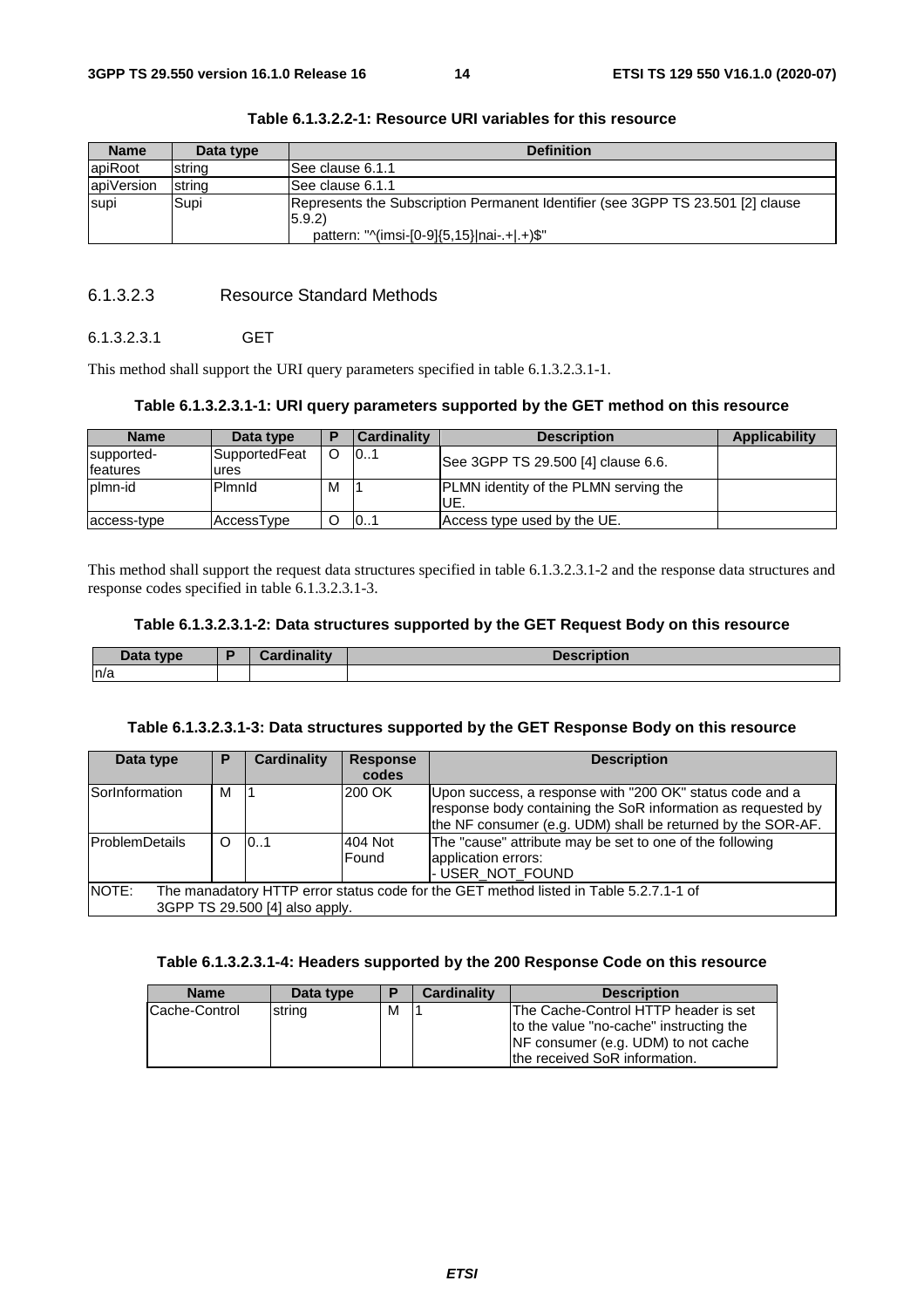#### 6.1.3.3 Resource: sor-ack

#### 6.1.3.3.1 Description

This resource represents the notification from the NF consumer (e.g. UDM) of the reception status of the acknowledgment of successful reception of SoR information by the UE as specified in in Annex C of 3GPP°TS°23.122 [14].

#### 6.1.3.3.2 Resource Definition

#### Resource URI: **{apiRoot}/nsoraf-sor/{apiVersion}/{supi}/sor-information/sor-ack**

This resource shall support the resource URI variables defined in table 6.1.3.3.2-1.

| <b>Name</b> | Data type | <b>Definition</b>                                                                                                                        |
|-------------|-----------|------------------------------------------------------------------------------------------------------------------------------------------|
| apiRoot     | string    | ISee clause 6.1.1                                                                                                                        |
| apiVersion  | string    | ISee clause 6.1.1                                                                                                                        |
| supi        | Supi      | Represents the Subscription Permanent Identifier (see 3GPP TS 23.501 [2] clause<br>(5.9.2)<br>pattern: "^(imsi-[0-9]{5,15} nai-.+ .+)\$" |

#### 6.1.3.3.3 Resource Standard Methods

#### 6.1.3.3.3.1 PUT

This method shall support the URI query parameters specified in table 6.1.3.3.3.1-1.

#### **Table 6.1.3.3.3.1-1: URI query parameters supported by the PUT method on this resource**

| <b>Name</b> | <b>Pata type</b> | inality | <b>Description</b> | - - L. Hiss. . |
|-------------|------------------|---------|--------------------|----------------|
| ln/a        |                  |         |                    |                |
|             |                  |         |                    |                |

This method shall support the request data structures specified in table 6.1.3.3.3.1-2 and the response data structures and response codes specified in table 6.1.3.3.3.1-3.

#### **Table 6.1.3.3.3.1-2: Data structures supported by the PUT Request Body on this resource**

| Data type  |   | Cardinalitv | <b>Description</b>                                                      |
|------------|---|-------------|-------------------------------------------------------------------------|
| SorAckInfo | M |             | Contains an indication on the reception status of the acknowledgment of |
|            |   |             | Isuccessful reception of SoR information by the UE.                     |

#### **Table 6.1.3.3.3.1-3: Data structures supported by the PUT Response Body on this resource**

| Data type                                                                                                                | Р        | <b>Cardinality</b> | <b>Response</b> | <b>Description</b>                                            |  |
|--------------------------------------------------------------------------------------------------------------------------|----------|--------------------|-----------------|---------------------------------------------------------------|--|
|                                                                                                                          |          |                    | codes           |                                                               |  |
| ln/a                                                                                                                     |          |                    | 204 No          | Upon success, a response with "204 No Content" status code    |  |
|                                                                                                                          |          |                    | Content         | shall be returned.                                            |  |
| <b>ProblemDetails</b>                                                                                                    | $\Omega$ | 0.1                | 404 Not         | The "cause" attribute may be set to the following application |  |
|                                                                                                                          |          |                    | Found           | lerror:                                                       |  |
|                                                                                                                          |          |                    |                 | - USER_NOT_FOUND                                              |  |
| <b>NOTE:</b><br>The manadatory HTTP error status code for the PUT method listed in Table 5.2.7.1-1 of 3GPP TS 29.500 [4] |          |                    |                 |                                                               |  |
| also apply.                                                                                                              |          |                    |                 |                                                               |  |

### 6.1.4 Custom Operations without associated resources

No custom operations without associated resources are defined for the Nsoraf\_SOR Service.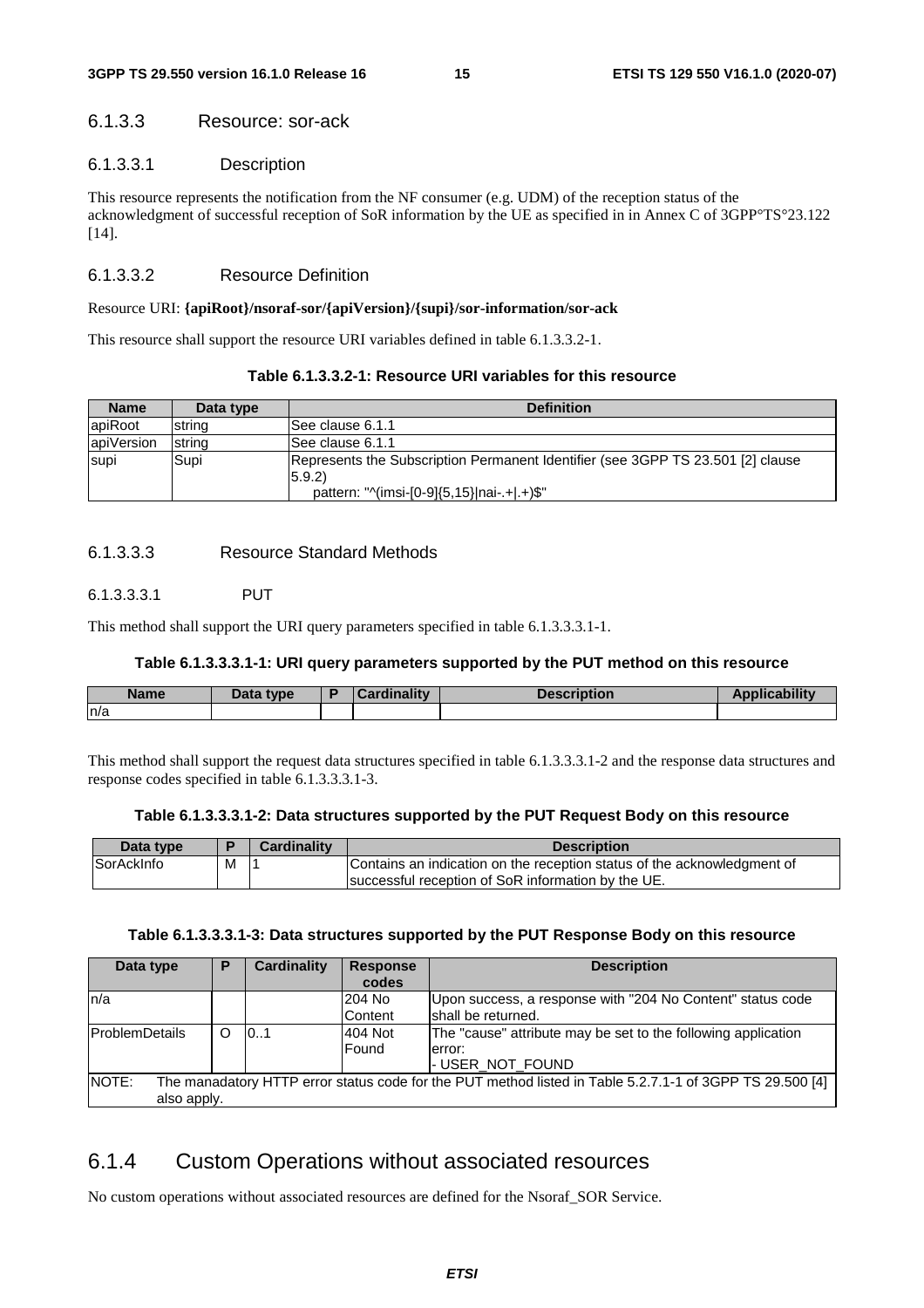#### 6.1.5 Notifications

#### 6.1.5.1 General

In this release of this specification, no notifications are defined for the Nsoraf\_SOR Service.

#### 6.1.6 Data Model

#### 6.1.6.1 General

This clause specifies the application data model supported by the API.

Table 6.1.6.1-1 specifies the data types defined for the Nsoraf\_SOR service based interface protocol.

| Data type           | <b>Clause defined</b> | <b>Description</b>                                                                                                                                | Applicability |
|---------------------|-----------------------|---------------------------------------------------------------------------------------------------------------------------------------------------|---------------|
| SorInformation      | 6.1.6.2.2             | Contains the SoR information to be conveyed<br>lto the UE.                                                                                        |               |
| SorAckInfo          | 6.1.6.2.3             | Contains an indication to the SOR-AF on the<br>reception status of the acknowledgment of<br>successful reception of SoR Information by<br>the UE. |               |
| <b>SorAckStatus</b> | 6.1.6.3.3             | Contains the reception status of the<br>acknowledgment of successful reception of<br>SoR Information by the UE.                                   |               |

#### **Table 6.1.6.1-1: Nsoraf specific Data Types**

Table 6.1.6.1-2 specifies data types re-used by the Nsoraf\_SOR service based interface protocol from other specifications, including a reference to their respective specifications and when needed, a short description of their use within the N<sub>soraf</sub> service based interface.

#### **Table 6.1.6.1-2: Nsoraf re-used Data Types**

| Data type                | <b>Reference</b>                  | <b>Comments</b>                                       | <b>Applicability</b> |
|--------------------------|-----------------------------------|-------------------------------------------------------|----------------------|
| Pimnid                   | 3GPP TS 29.571 [16] PLMN Identity |                                                       |                      |
| <b>IProblemDetails</b>   |                                   | 3GPP TS 29.571 [16] Common data type used in response |                      |
|                          |                                   | bodies                                                |                      |
| <b>SupportedFeatures</b> |                                   | 3GPP TS 29.571 [16] see 3GPP TS 29.500 [4] clause 6.6 |                      |
| SteeringContainer        |                                   | 3GPP TS 29.503 [15] Contains the SoR Information      |                      |
| Supi                     |                                   | 3GPP TS 29.571 [16] Contains the SUPI information.    |                      |
| DateTime                 | 3GPP TS 29.571 [16] Date Time     |                                                       |                      |
| AccessType               |                                   | 3GPP TS 29.571 [16] Access type (e.g. 3GPP)           |                      |

#### 6.1.6.2 Structured data types

#### 6.1.6.2.1 Introduction

This clause defines the structures to be used in resource representations.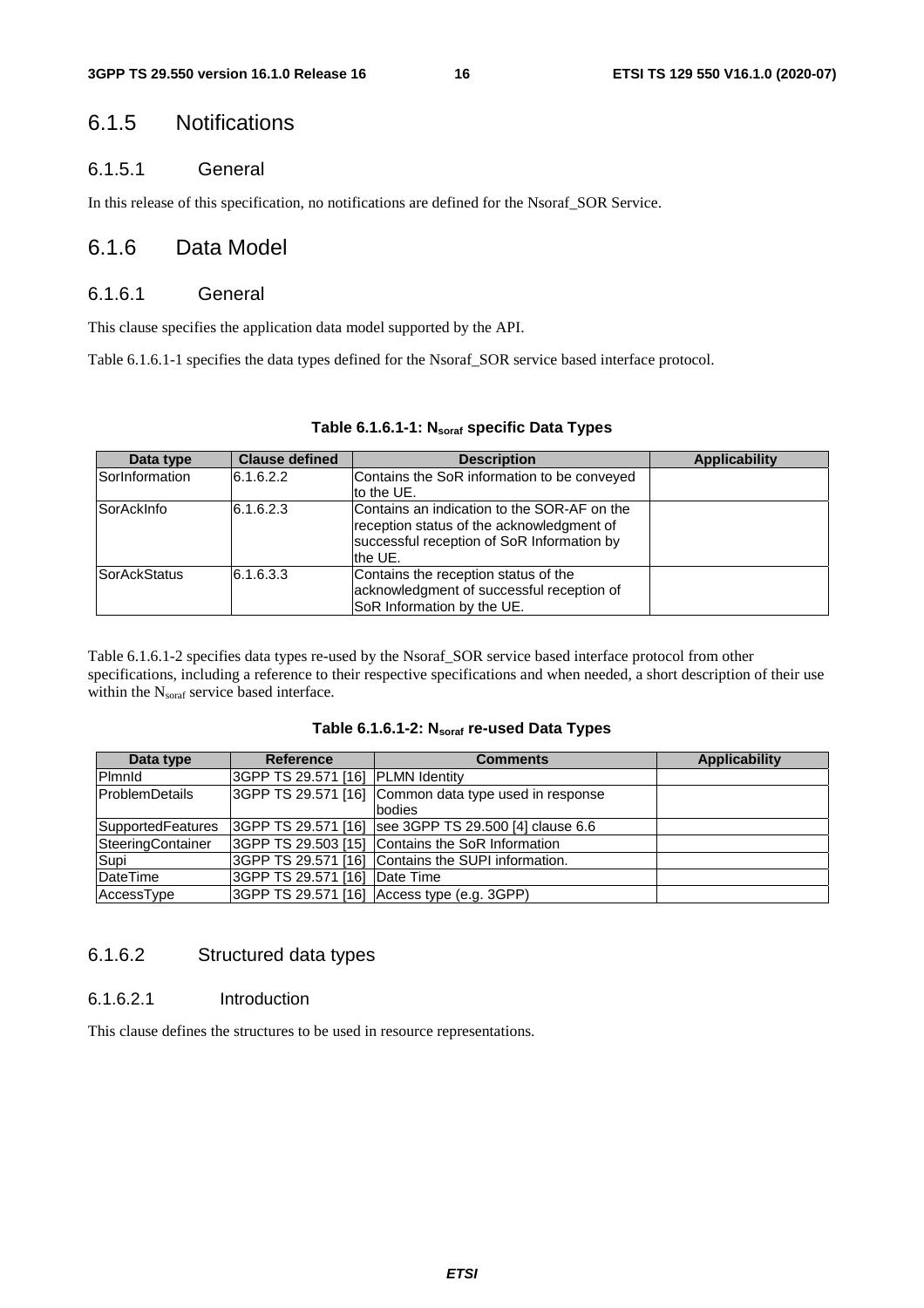#### 6.1.6.2.2 Type: SorInformation

| <b>Attribute name</b> | Data type       | P            | Cardinality | <b>Description</b>                | <b>Applicability</b> |
|-----------------------|-----------------|--------------|-------------|-----------------------------------|----------------------|
| steeringContainer     | SteeringContain | $\mathsf{C}$ | 0.1         | When present, this attribute      |                      |
|                       | er              |              |             | contains the information          |                      |
|                       |                 |              |             | needed to update the              |                      |
|                       |                 |              |             | "Operator Controlled PLMN         |                      |
|                       |                 |              |             | Selector with Access              |                      |
|                       |                 |              |             | Technology" list stored in        |                      |
|                       |                 |              |             | the UE, either as an array of     |                      |
|                       |                 |              |             | preferred PLMN/Access             |                      |
|                       |                 |              |             | Technologies combinations         |                      |
|                       |                 |              |             | in priority order (with the first |                      |
|                       |                 |              |             | entry in the array indicating     |                      |
|                       |                 |              |             | the highest priority and the      |                      |
|                       |                 |              |             | last entry indicating the         |                      |
|                       |                 |              |             | lowest) or a secured packet.      |                      |
|                       |                 |              |             | If no change of the               |                      |
|                       |                 |              |             | "Operator Controlled PLMN         |                      |
|                       |                 |              |             | Selector with Access              |                      |
|                       |                 |              |             | Technology" list stored in        |                      |
|                       |                 |              |             | the UE is needed, then this       |                      |
|                       |                 |              |             | attribute shall be absent.        |                      |
| sorAckIndication      | <b>Boolean</b>  | M            | 1           | This attribute indicates to       |                      |
|                       |                 |              |             | the NF consumer (e.g.             |                      |
|                       |                 |              |             | UDM) whether an                   |                      |
|                       |                 |              |             | Acknowledgment of                 |                      |
|                       |                 |              |             | successful reception of SoR       |                      |
|                       |                 |              |             | information shall be              |                      |
|                       |                 |              |             | requested to the UE (when         |                      |
|                       |                 |              |             | set to "True") or not (when       |                      |
|                       |                 |              |             | set to "False").                  |                      |
| sorSendingTime        | <b>DateTime</b> | м            | 1           | Contains the date and time        |                      |
|                       |                 |              |             | at which SOR-AF returns           |                      |
|                       |                 |              |             | SorInformation.                   |                      |
|                       |                 |              |             | It is used to correlate the       |                      |
|                       |                 |              |             | SoR acknowledgement with          |                      |
|                       |                 |              |             | the associated SoR                |                      |
|                       |                 |              |             | information.                      |                      |

#### **Table 6.1.6.2.2-1: Definition of type SorInformation**

#### 6.1.6.2.3 Type: SorAckInfo

#### **Table 6.1.6.2.3-1: Definition of type SorAckInfo**

| <b>Attribute name</b> | Data type           |    | <b>Cardinality</b> | <b>Description</b>                        | <b>Applicability</b> |
|-----------------------|---------------------|----|--------------------|-------------------------------------------|----------------------|
| sorAckStatus          | <b>SorAckStatus</b> | ΙM |                    | Contains the reception status of the      |                      |
|                       |                     |    |                    | acknowledgment of successful reception of |                      |
|                       |                     |    |                    | SoR Information by the UE.                |                      |
| sorSendingTime        | <b>IDateTime</b>    | М  |                    | Contains the date and time at which SOR-  |                      |
|                       |                     |    |                    | AF sent the SorInformation to which the   |                      |
|                       |                     |    |                    | acknowledgment status relates.            |                      |

#### 6.1.6.3 Simple data types and enumerations

#### 6.1.6.3.1 Introduction

This clause defines simple data types and enumerations that can be referenced from data structures defined in the previous clauses.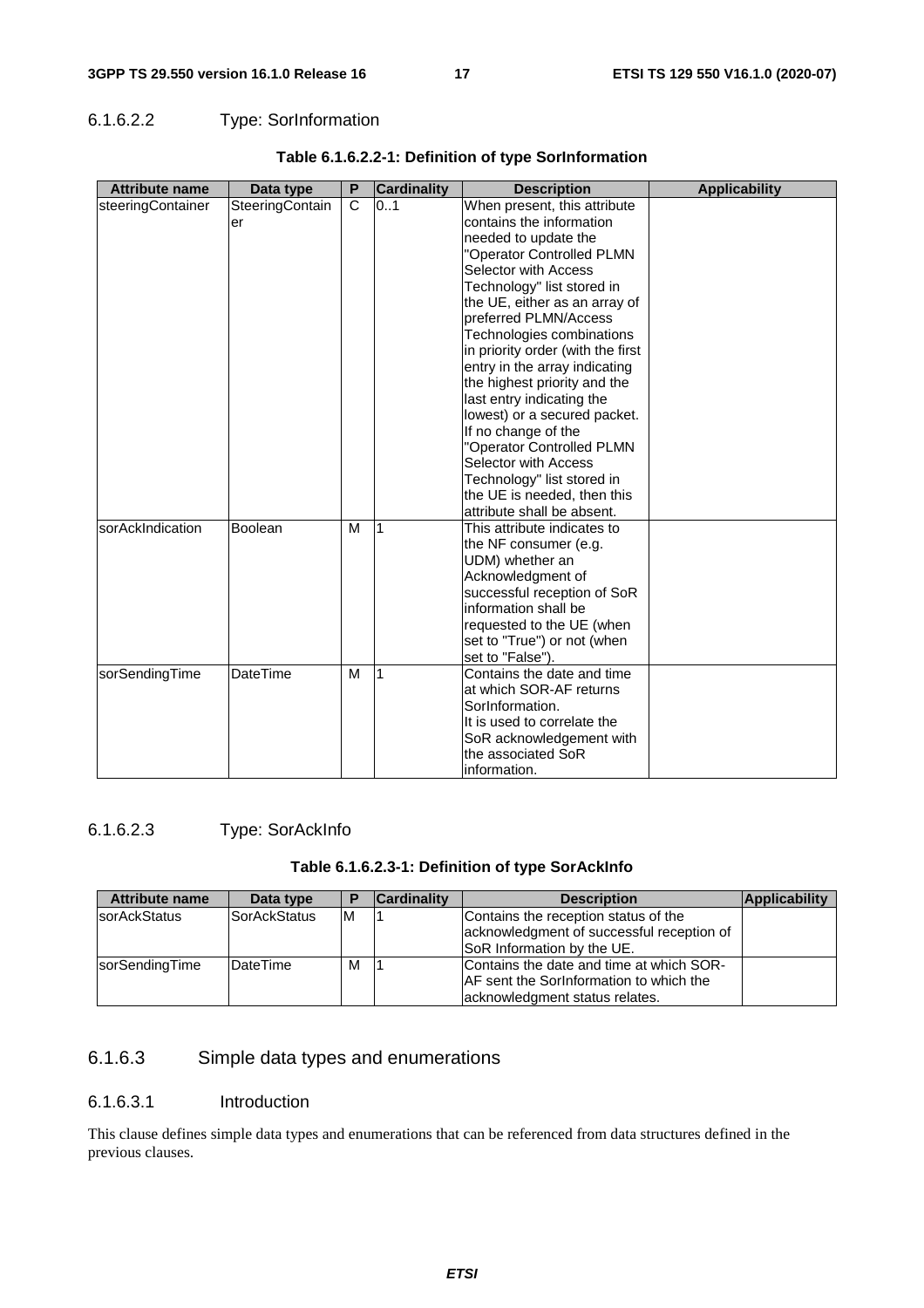#### 6.1.6.3.2 Simple data types

The simple data types defined in table 6.1.6.3.2-1 shall be supported.

#### **Table 6.1.6.3.2-1: Simple data types**

| Type Name | <b>Type Definition</b> | <b>Description</b> | <b>Applicability</b> |
|-----------|------------------------|--------------------|----------------------|
| n/a       |                        |                    |                      |

#### 6.1.6.3.3 Enumeration: SorAckStatus

The enumeration SorAckStatus represents an indication to the SOR-AF on whether the acknowledgment of successful reception of SoR information was received from the UE. It shall comply with the provisions defined in table 6.1.6.3.3-1.

| <b>Enumeration value</b> | <b>Description</b>                                                                                                                                                       | <b>Applicability</b> |
|--------------------------|--------------------------------------------------------------------------------------------------------------------------------------------------------------------------|----------------------|
| "ACK_SUCCESSFUL"         | Indicates to the SOR-AF that the acknowledgment of<br>successful reception of SoR information was received<br>from the UE and the integrity check was successful.        |                      |
| "ACK_NOT_RECEIVED"       | Indicates to the SOR-AF that the acknowledgment of<br>successful reception of SoR information was NOT<br>received from the UE.                                           |                      |
| "ACK_NOT_SUCCESSFUL"     | Indicates to the SOR-AF that the acknowledgment of<br>successful reception of SoR information was received<br>from the UE and the integrity check was NOT<br>successful. |                      |

**Table 6.1.6.3.3-1: Enumeration SorAckStatus** 

#### 6.1.7 Error Handling

#### 6.1.7.1 General

For the Nsoraf SOR API, HTTP error responses shall be supported as specified in clause 4.8 of 3GPP TS 29.501 [5]. Protocol errors and application errors specified in table 5.2.7.2-1 of 3GPP TS 29.500 [4] shall be supported for an HTTP method if the corresponding HTTP status codes are specified as mandatory for that HTTP method in table 5.2.7.1-1 of 3GPP TS 29.500 [4].

In addition, the requirements in the following clauses are applicable for the Nsoraf\_SOR API.

#### 6.1.7.2 Protocol Errors

No specific procedures for the Nsoraf\_SOR service are specified.

#### 6.1.7.3 Application Errors

The application errors defined for the Nsoraf SOR service are listed in Table 6.1.7.3-1.

#### **Table 6.1.7.3-1: Application errors**

| <b>Application Error</b> | <b>HTTP status code</b> | <b>Description</b>                                     |
|--------------------------|-------------------------|--------------------------------------------------------|
| <b>IUSER NOT FOUND</b>   | 1404 Not Found          | The user does not exist                                |
|                          |                         | This error is applicable to all Nsoraf_SOR operations. |

### 6.1.8 Feature negotiation

The optional features in table 6.1.8-1 are defined for the Nsoraf\_SOR API. They shall be negotiated using the extensibility mechanism defined in clause 6.6 of 3GPP TS 29.500 [4].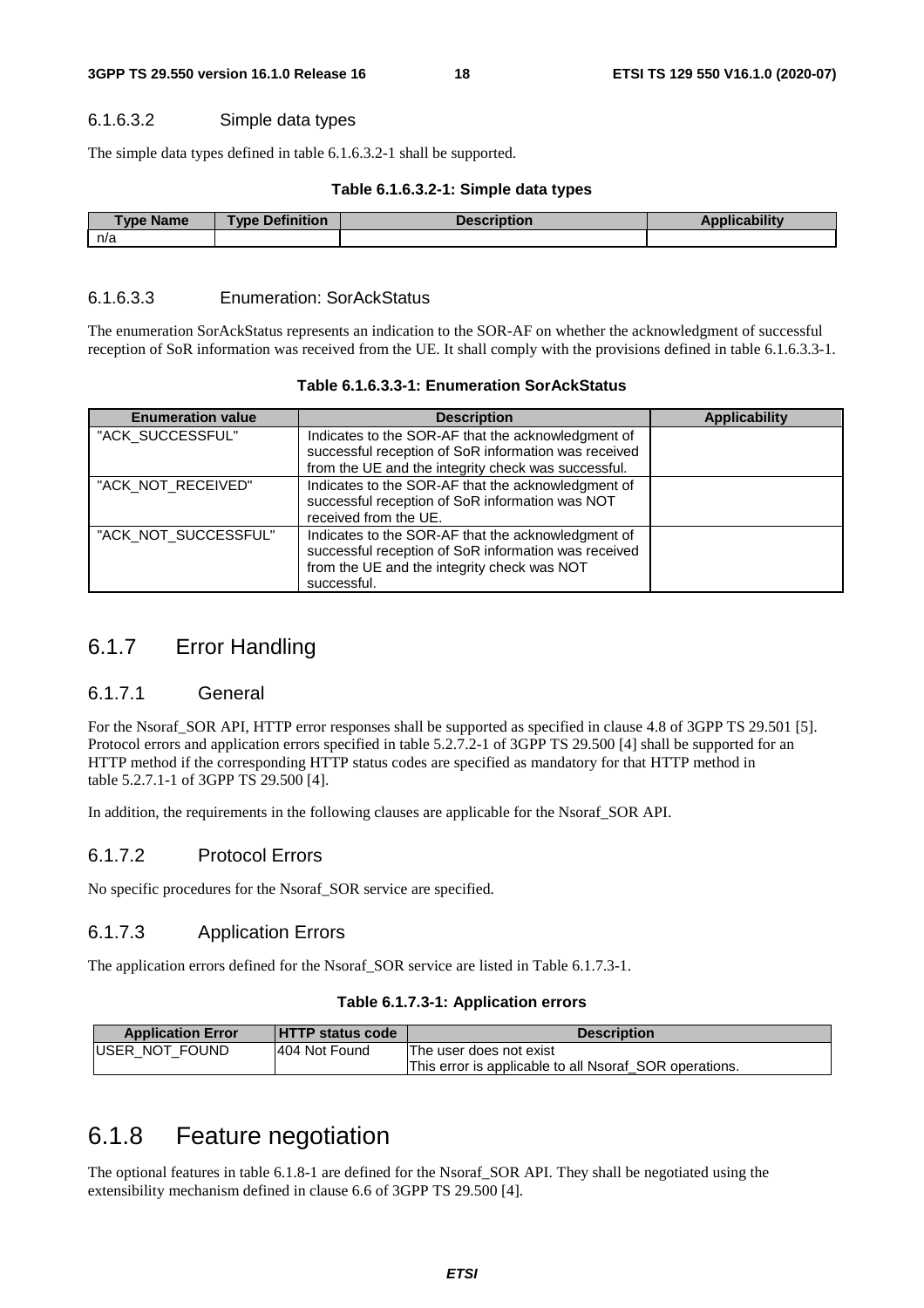#### **Table 6.1.8-1: Supported Features**

| <b>Feature number</b> | Feature Name | Description |
|-----------------------|--------------|-------------|
| n/a                   |              |             |

### 6.1.9 Security

As indicated in 3GPP TS 33.501 [8] and 3GPP TS 29.500 [4], the access to the Nsoraf\_SOR API may be authorized by means of the OAuth2 protocol (see IETF RFC 6749 [9]), based on local configuration, using the "Client Credentials" authorization grant, where the NRF (see 3GPP TS 29.510 [10]) plays the role of the authorization server.

If OAuth2 is used, an NF Service Consumer, prior to consuming services offered by the Nsoraf\_SOR API, shall obtain a "token" from the authorization server, by invoking the Access Token Request service, as described in 3GPP TS 29.510 [10], clause 5.4.2.2.

NOTE: When multiple NRFs are deployed in a network, the NRF used as authorization server is the same NRF that the NF Service Consumer used for discovering the Nsoraf\_SOR service.

The Nsoraf SOR API defines a single scope "nsoraf-sor" for the entire service, and it does not define any additional scopes at resource or operation level.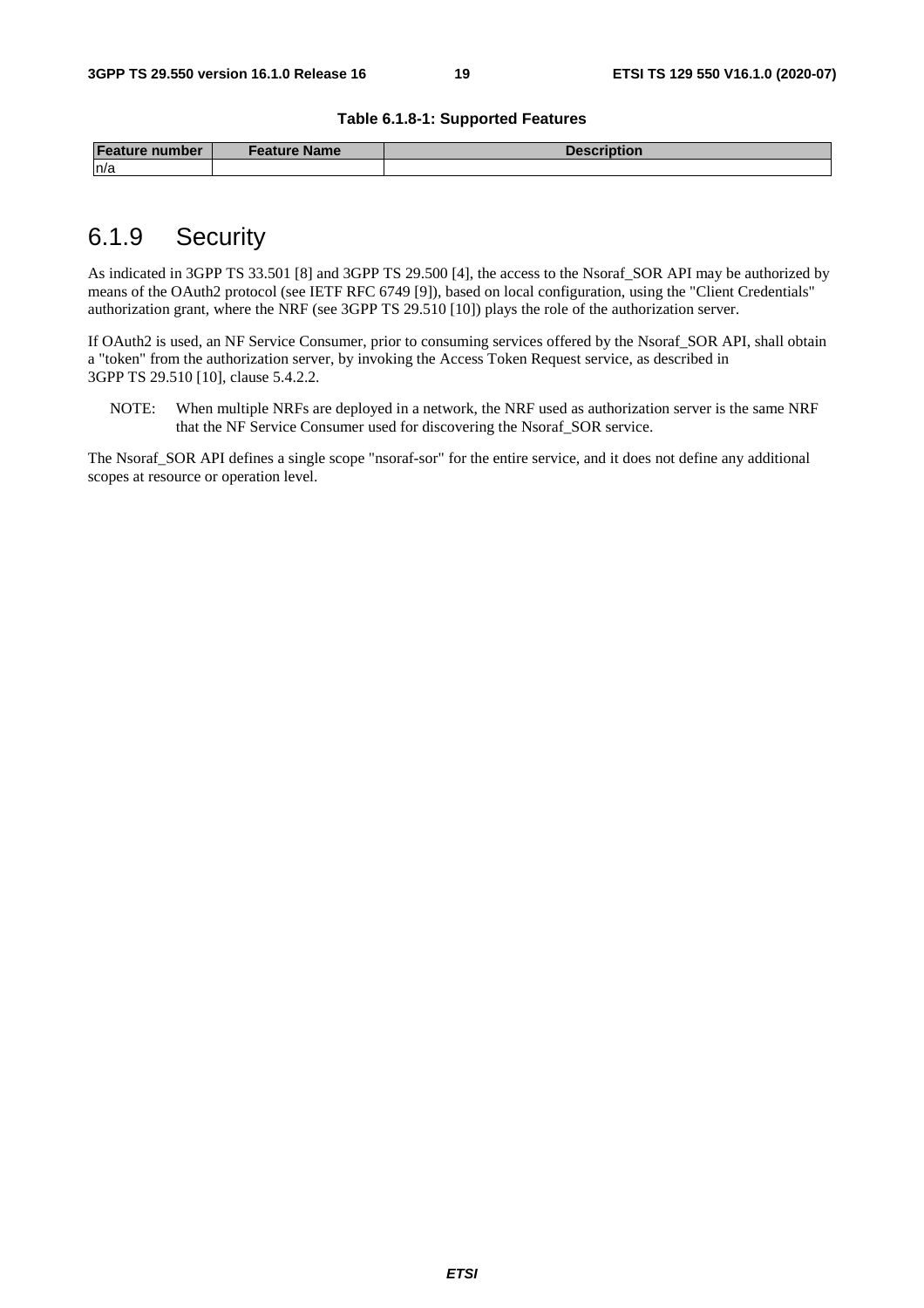### Annex A (normative): OpenAPI specification

### A.1 General

This Annex specifies the formal definition of the API(s) defined in the present specification. It consists of OpenAPI 3.0.0 specifications in YAML format.

This Annex takes precedence when being discrepant to other parts of the specification with respect to the encoding of information elements and methods within the API(s).

NOTE: The semantics and procedures, as well as conditions, e.g. for the applicability and allowed combinations of attributes or values, not expressed in the OpenAPI definitions but defined in other parts of the specification also apply.

Informative copies of the OpenAPI specification files contained in this 3GPP Technical Specification are available on a Git-based repository hosted in ETSI Forge, that uses the GitLab software version control system (see 3GPP TS 29.501 [5] clause 5.3.1 and 3GPP TR 21.900 [7] clause 5B).

### A.2 Nsoraf\_SOR API

```
openapi: 3.0.0 
info: 
   title: 'Nsoraf_SOR' 
   version: 1.0.0 
   description: | 
     Nsoraf Steering Of Roaming Service. 
     © 2020, 3GPP Organizational Partners (ARIB, ATIS, CCSA, ETSI, TSDSI, TTA, TTC). 
     All rights reserved. 
externalDocs: 
   description: 3GPP TS 29.550 V16.1.0; Steering Of Roaming Application Function Services. 
   url: http://www.3gpp.org/ftp/Specs/archive/29_series/29.550/ 
servers: 
   - url: '{apiRoot}/nsoraf-sor/v1' 
     variables: 
       apiRoot: 
         default: https://example.com 
         description: apiRoot as defined in clause 4.4 of 3GPP TS 29.501 
security: 
   - {} 
   - oAuth2ClientCredentials: 
     - nsoraf-sor 
paths: 
   /{supi}/sor-information: 
     get: 
       summary: retrieve the steering of roaming information for a UE 
       operationId: GetSorInformation 
       tags: 
         - SoR Information Retrieval 
       parameters: 
          - name: supi 
           in: path 
           description: Identifier of the UE 
           required: true 
           schema: 
              $ref: 'TS29571_CommonData.yaml#/components/schemas/Supi' 
          - name: supported-features 
           in: query 
           description: Supported Features 
            schema: 
              $ref: 'TS29571_CommonData.yaml#/components/schemas/SupportedFeatures' 
          - name: plmn-id 
           in: query 
           description: serving PLMN ID 
           required: true 
            content: 
              application/json: 
                schema: 
                  $ref: 'TS29571_CommonData.yaml#/components/schemas/PlmnId'
```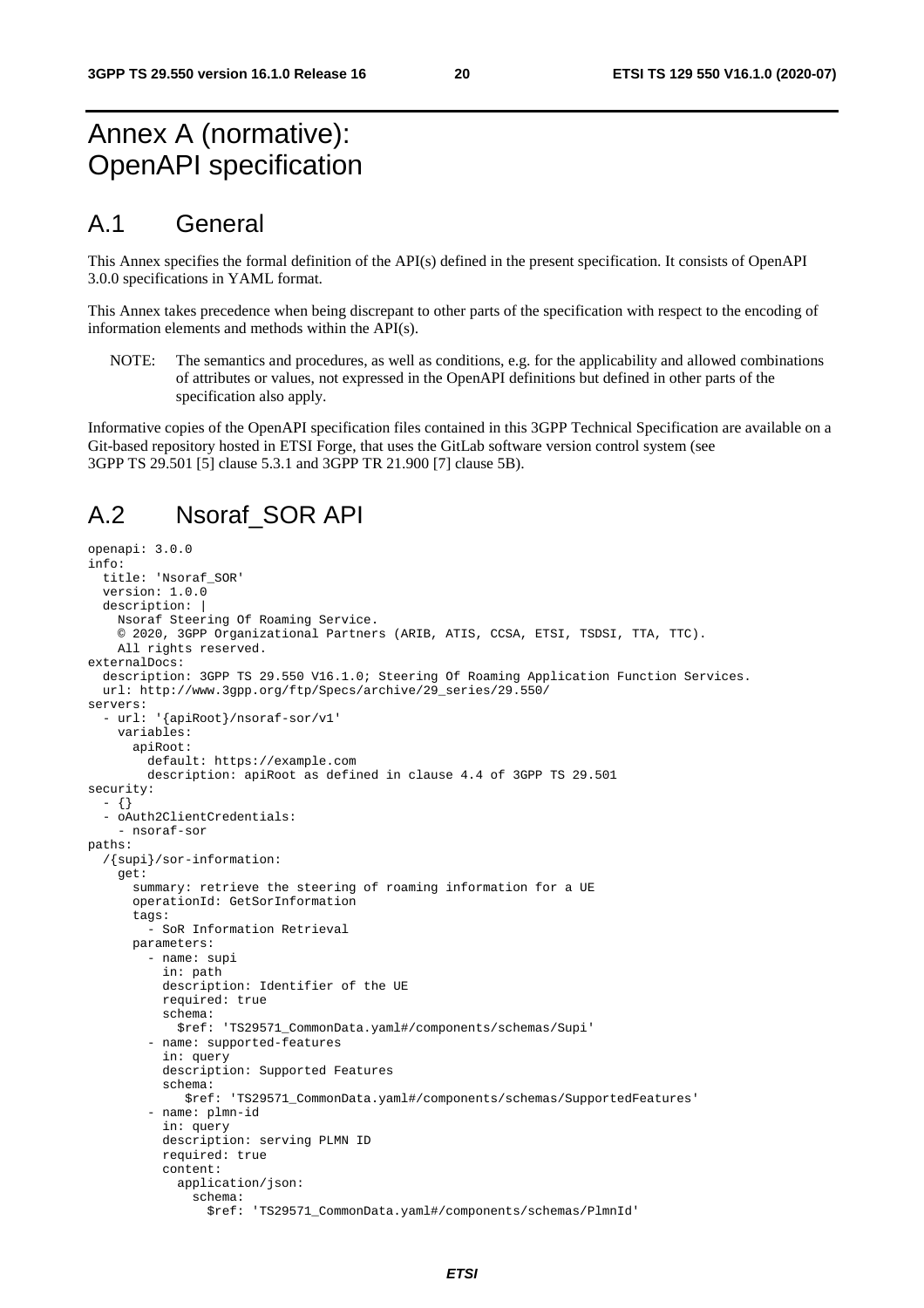- name: access-type in: query description: Access type used by the UE content: application/json: schema: \$ref: 'TS29571\_CommonData.yaml#/components/schemas/AccessType' responses: '200': description: Expected response to a valid request content: application/json: schema: \$ref: '#/components/schemas/SorInformation' headers: Cache-Control: description: Cache-Control (as described in RFC 7234) with value "no-cache" to indicate that the returned SoR information should not be cached schema: type: string '400': \$ref: 'TS29571\_CommonData.yaml#/components/responses/400' '404': \$ref: 'TS29571\_CommonData.yaml#/components/responses/404' '500': \$ref: 'TS29571\_CommonData.yaml#/components/responses/500' '503': \$ref: 'TS29571\_CommonData.yaml#/components/responses/503' default: description: Unexpected error /{supi}/sor-information/sor-ack: put: summary: SoR Acknowledgment Reception Notification operationId: SorAckInfo tags: - Providing the reception status of the acknowledgement of Steering of Roaming information reception by the UE parameters: - name: supi in: path description: Identifier of the UE required: true schema: \$ref: 'TS29571\_CommonData.yaml#/components/schemas/Supi' requestBody: required: true content: application/json: schema: \$ref: '#/components/schemas/SorAckInfo' responses: '204': description: Successful reception of the indication '400': \$ref: 'TS29571\_CommonData.yaml#/components/responses/400' '404': \$ref: 'TS29571\_CommonData.yaml#/components/responses/404' '500': \$ref: 'TS29571\_CommonData.yaml#/components/responses/500' '503': \$ref: 'TS29571\_CommonData.yaml#/components/responses/503' default: description: Unexpected error components: securitySchemes: oAuth2ClientCredentials: type: oauth2 flows: clientCredentials: tokenUrl: '{nrfApiRoot}/oauth2/token' scopes: nsoraf-sor: Access to the Nsoraf\_SOR API schemas: # API specific definitions SorInformation: type: object required: - sorAckIndication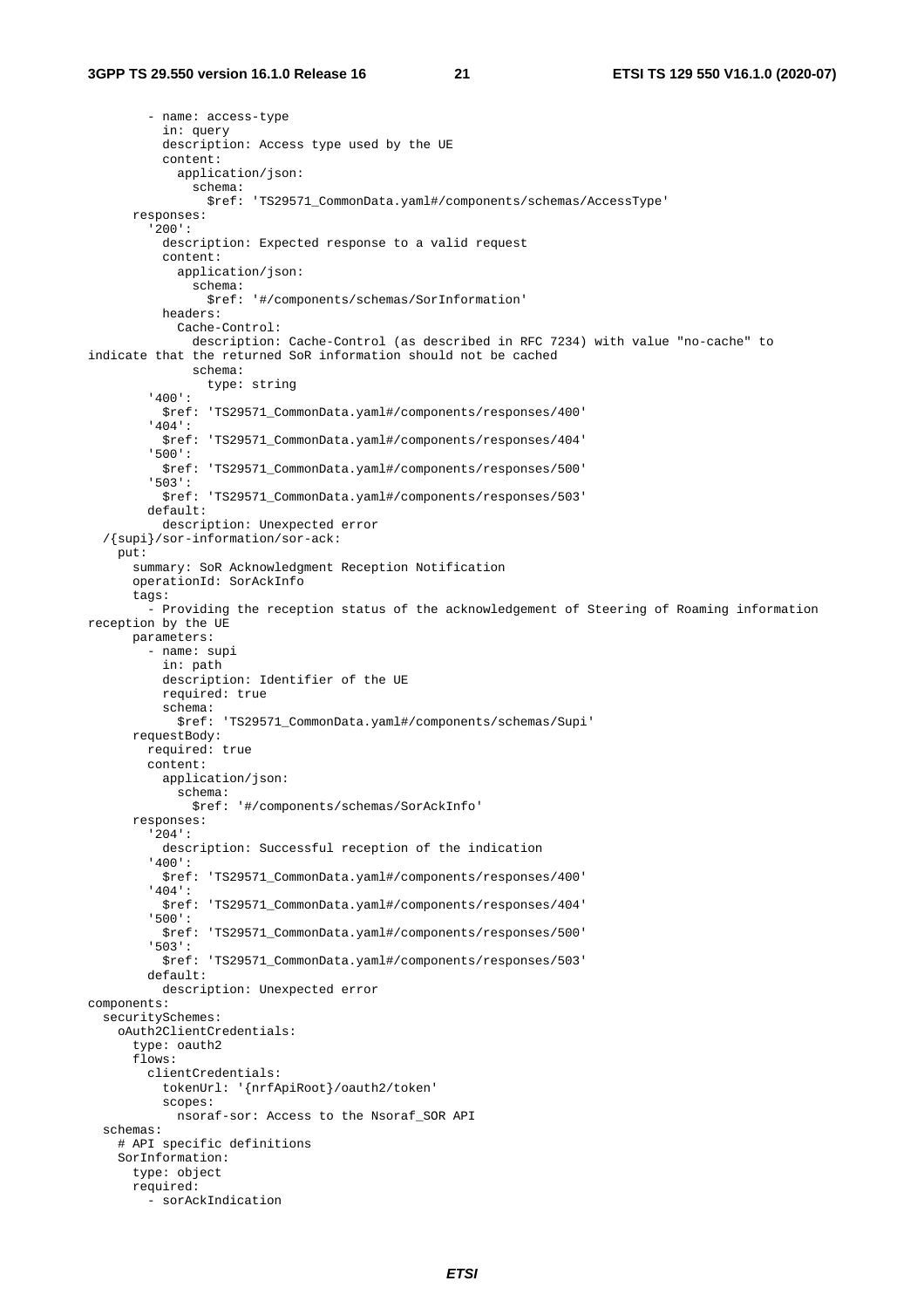```
 - sorSendingTime 
      properties: 
        steeringContainer: 
          $ref: 'TS29503_Nudm_SDM.yaml#/components/schemas/SteeringContainer' 
        sorAckIndication: 
          type: boolean 
        sorSendingTime: 
         $ref: 'TS29571_CommonData.yaml#/components/schemas/DateTime' 
    SorAckInfo: 
      type: object 
      required: 
 - sorAckStatus 
 - sorSendingTime 
      properties: 
        sorAckStatus: 
         $ref: '#/components/schemas/SorAckStatus' 
        sorSendingTime: 
          $ref: 'TS29571_CommonData.yaml#/components/schemas/DateTime' 
    SorAckStatus: 
      anyOf: 
        - type: string 
          enum: 
          - ACK_SUCCESSFUL 
          - ACK_NOT_RECEIVED 
- ACK_NOT_SUCCESSFUL
 - type: string
```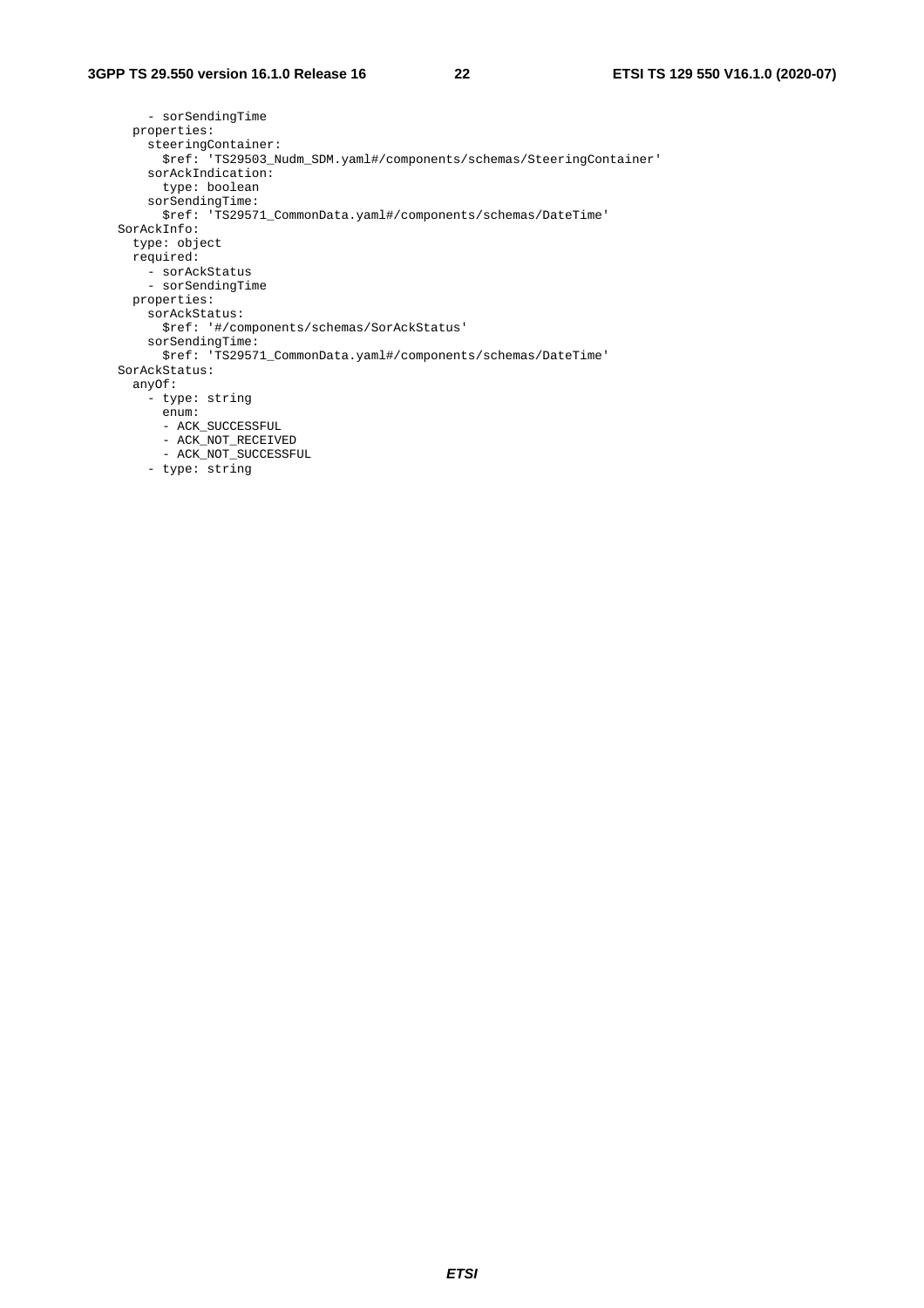### Annex B (informative): Change history

| <b>Change history</b> |                |             |           |                |     |                                                      |            |
|-----------------------|----------------|-------------|-----------|----------------|-----|------------------------------------------------------|------------|
| Date                  | <b>Meeting</b> | <b>TDoc</b> | <b>CR</b> | <b>Rev</b>     | Cat | <b>Subject/Comment</b>                               | <b>New</b> |
|                       |                |             |           |                |     |                                                      | version    |
| 2019-11               | CT4#95         | C4-195242   |           |                |     | Initial Draft.                                       | 0.1.0      |
| 2020-03               | CT4#96e        | C4-200833   |           |                |     | Pseudo-CR on the scope part of SOR-AF API            | 0.2.0      |
| 2020-03               | CT4#96e        | C4-201197   |           |                |     | Pseudo-CR on the overview part of SOR-AF API         | 0.2.0      |
| 2020-03               | CT4#96e        | C4-201198   |           |                |     | Pseudo-CR on the definition of Nsoraf service        | 0.2.0      |
| 2020-03               | CT4#96e        | C4-201206   |           |                |     | Pseudo-CR on the resources part of SOR-AF API        | 0.2.0      |
| 2020-03               | CT4#96e        | C4-201208   |           |                |     | Pseudo-CR on the data model aspects of SOR-AF API    | 0.2.0      |
| 2020-03               | CT4#96e        | C4-201209   |           |                |     | Pseudo-CR on the OpenAPI part of SOR-AF API          | 0.2.0      |
| 2020-03               | CT-87e         | CP-200063   |           |                |     | TS presented for information and approval            | 1.0.0      |
| 2020-03               | <b>CT-87e</b>  |             |           |                |     | Approved at CT#87e                                   | 16.0.0     |
| 2020-07               | CT#88e         | CP-201042   | 0001      |                | F   | SoR Information wording clarification                | 16.1.0     |
| 2020-07               | CT#88e         | CP-201042   | 0002      |                | F   | Storage of YAML files in ETSI Forge                  | 16.1.0     |
| 2020-07               | CT#88e         | CP-201042   | 0003      |                | F   | <b>Miscellaneous Corrections</b>                     | 16.1.0     |
| 2020-07               | CT#88e         | CP-201042   | 0006      |                | F   | Add Data type column in the URI variables tables     | 16.1.0     |
| 2020-07               | CT#88e         | CP-201042   | 0007      |                | F   | Add supported headers tables                         | 16.1.0     |
| 2020-07               | CT#88e         | CP-201042   | 0008      |                | F   | Add API descriptions table                           | 16.1.0     |
| 2020-07               | CT#88e         | CP-201042   | 0009      | $\overline{2}$ | B   | Remaining input parameters to Nsoraf_SOR_Get service | 16.1.0     |
|                       |                |             |           |                |     | operation                                            |            |
| 2020-07               | CT#88e         | CP-201042   | 0010      |                | B   | SoR retrieval response timing control                | 16.1.0     |
| 2020-07               | CT#88e         | CP-201073   | 0011      |                | F   | 29.550 Rel-16 API version and External doc update    | 16.1.0     |